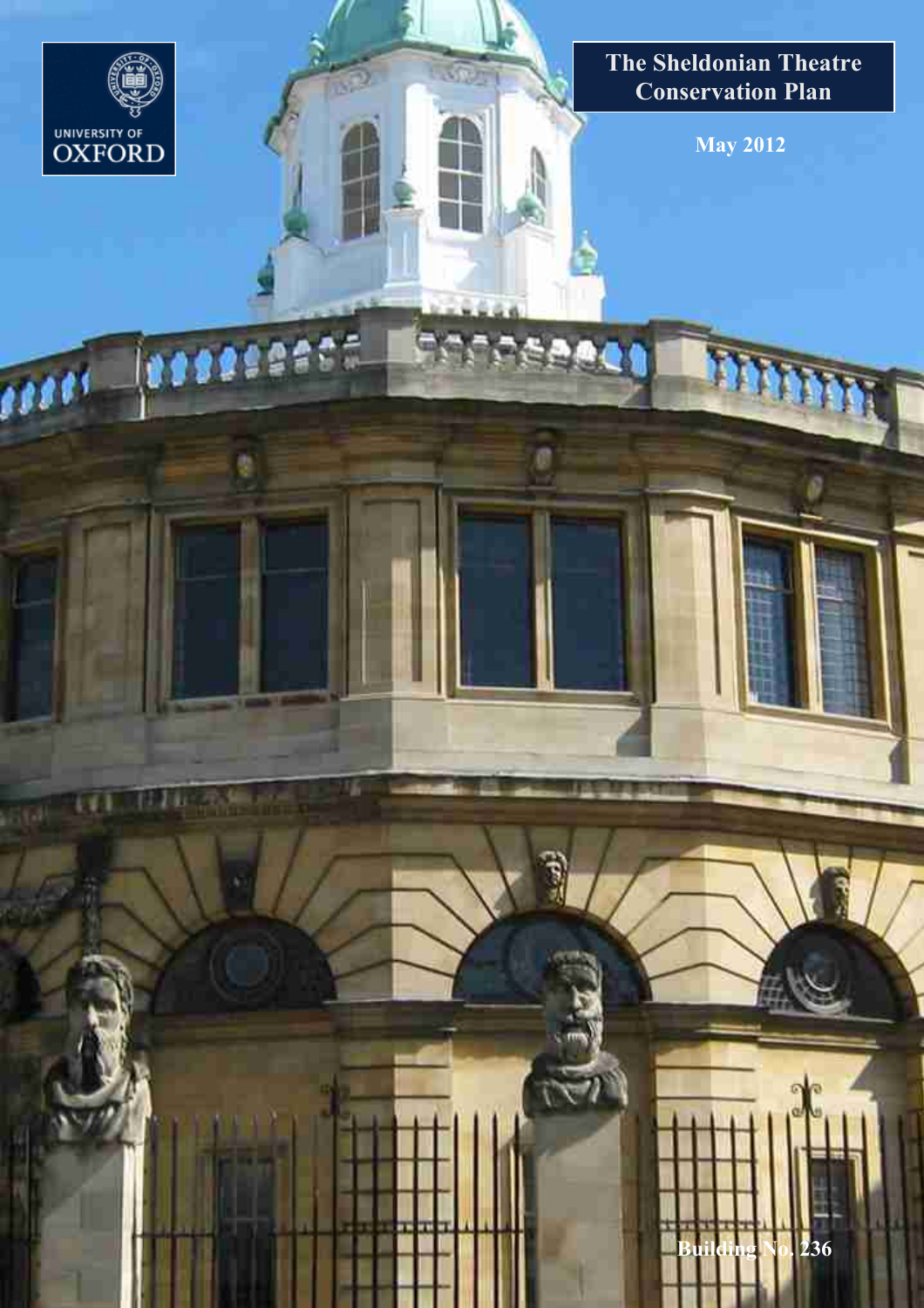**Oxford University**

**Estates Services**

**First draft August 2010**

**This draft May 2012**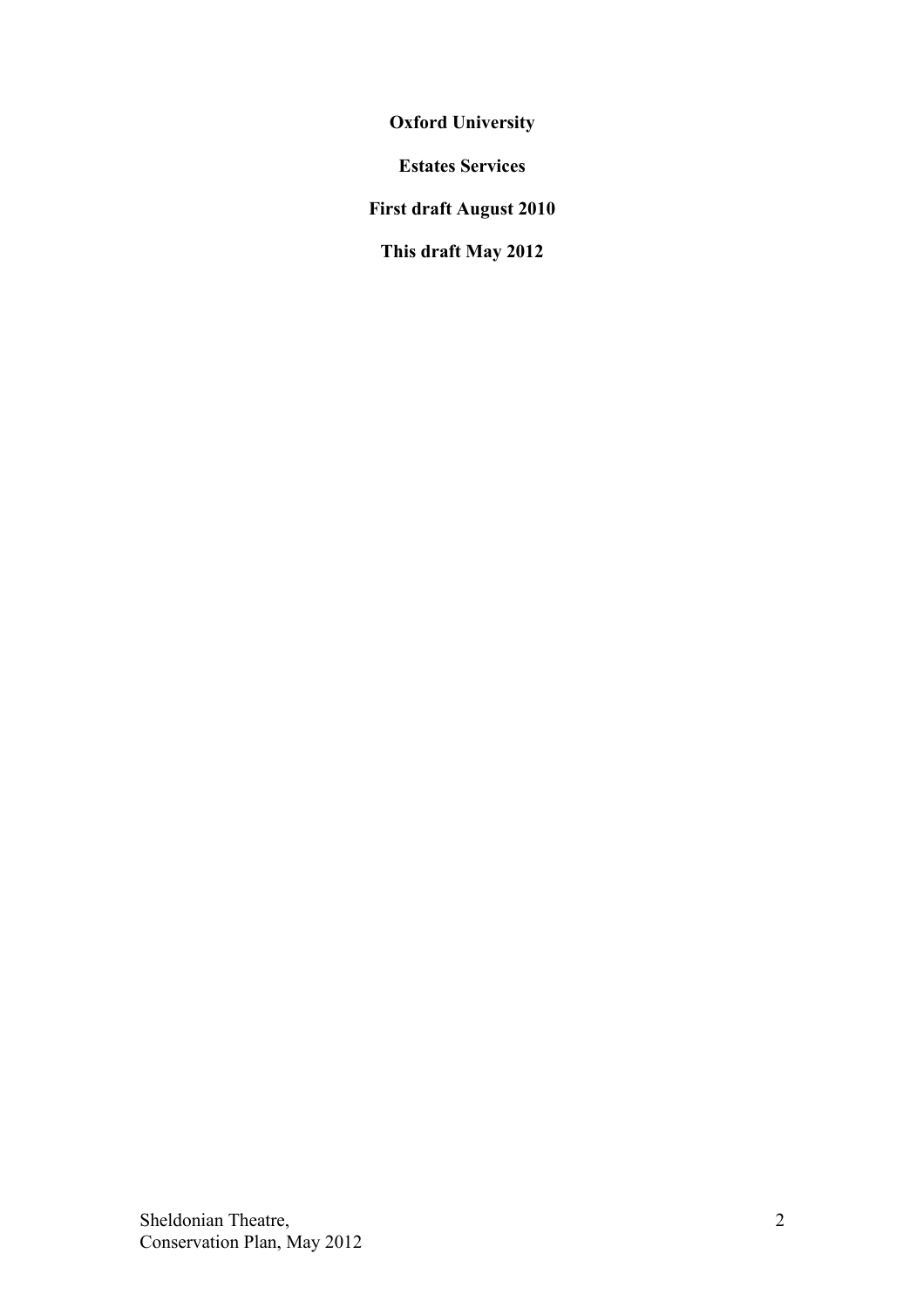

## **CONSERVATION PLAN**

## **CONTENTS**

| $\mathbf{1}$            | <b>INTRODUCTION</b>                                                                                               | 5  |
|-------------------------|-------------------------------------------------------------------------------------------------------------------|----|
| 1.1                     | Purpose of the Conservation Plan                                                                                  | 5  |
| 1.2                     | Scope of the Conservation Plan                                                                                    | 6  |
| 1.3                     | <b>Existing Information</b>                                                                                       | 6  |
| 1.4                     | Methodology                                                                                                       | 7  |
| 1.5                     | Constraints                                                                                                       | 7  |
| $\boldsymbol{2}$        | <b>UNDERSTANDING THE SITE</b>                                                                                     | 9  |
| 2.1                     | History of the Site and University                                                                                | 9  |
| 2.2                     | Construction and Subsequent History of the Sheldonian Theatre                                                     | 9  |
| 3                       | SIGNIFICANCE OF THE SHELDONIAN THEATRE                                                                            | 13 |
| 3.1                     | Significance as part of the city centre, Broad Street, and the<br>Central (City and University) Conservation Area | 13 |
| 3.2                     | Significance as part of Oxford University's monumental centre                                                     | 13 |
| 3.3                     | <b>Historical Significance</b>                                                                                    | 15 |
| 3.4                     | Archaeological Significance                                                                                       | 15 |
| 3.5                     | Architectural Significance                                                                                        | 15 |
| 3.6                     | Social Significance                                                                                               | 18 |
| $\overline{\mathbf{4}}$ | <b>VULNERABILITIES</b>                                                                                            | 19 |
| 4.1                     | The ability of the Sheldonian to fulfil its current function                                                      | 19 |
| 4.2                     | Exterior facing and setting                                                                                       | 19 |
| 4.3                     | Interior Fixtures and Fittings                                                                                    | 20 |
|                         | Sheldonian Theatre,                                                                                               | 3  |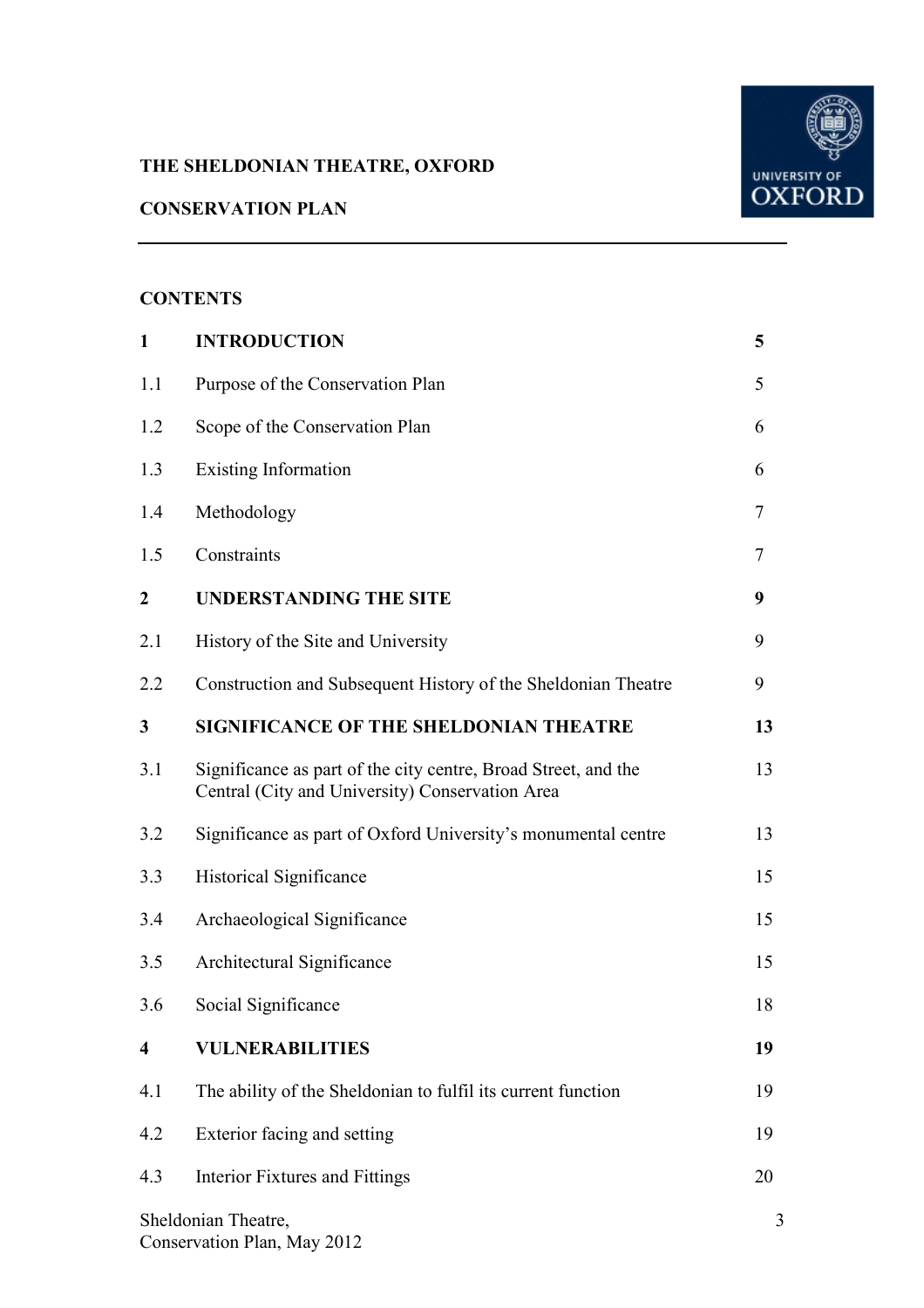| 5 | <b>CONSERVATION POLICY</b>                       | 21 |
|---|--------------------------------------------------|----|
| 6 | <b>BIBLIOGRAPHY</b>                              | 27 |
|   | <b>APPENDICES</b>                                | 29 |
|   | Appendix 1: Listed Building Description          | 29 |
|   | Appendix 2: Conservation Area Description        | 31 |
|   | Appendix 3: Chronology of the Sheldonian Theatre | 35 |
|   | Appendix 4: Checklist of Significant Features    | 37 |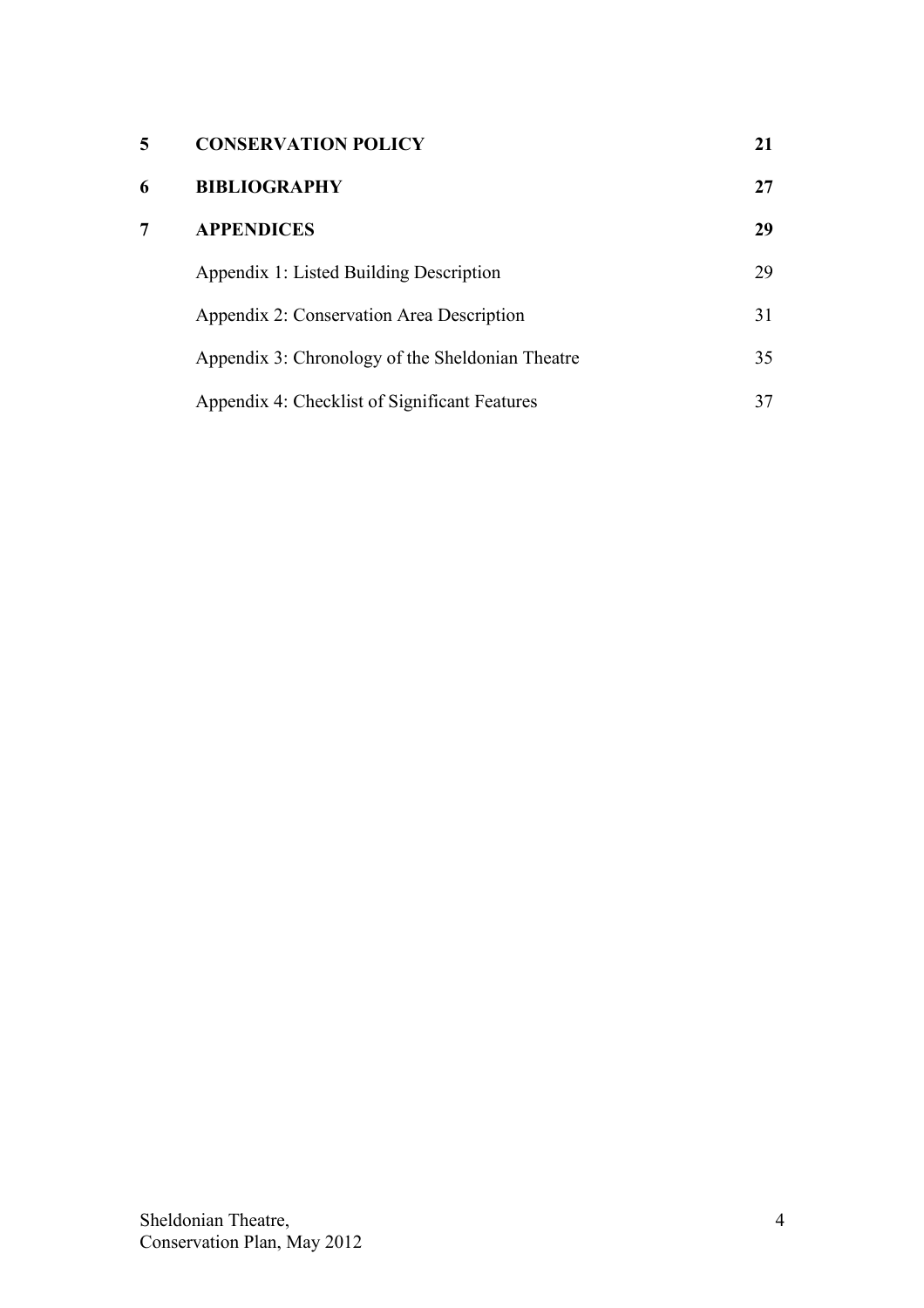### **1 INTRODUCTION**

The Sheldonian Theatre was designed by Sir Christopher Wren and was built between 1664 and 1669. It is a Grade I listed building and was described in 1994 by the European Commission as 'one of the architectural jewels of Oxford'. The theatre is a functioning building, having operated as the primary assembly room of the University of Oxford since its construction, and recent redecoration work has restored the interior to something akin to its original character.

#### **1.1 Purpose of the Conservation Plan**

The University has an unrivalled portfolio of historic buildings, of which it is rightly proud. It has traditionally taken a thorough, holistic approach to building conservation, seeking to understand all the varied factors that make historic buildings significant to their diverse stakeholders, and using this to inform necessary change. It has become clear that this approach is vital to the conservation culture of an institution where so many of its historic buildings that are valued for their function also have extensive historical or architectural significance. This Conservation Plan represents the continuation of this tradition of seeking to understand what makes the University's buildings cherished assets, and of seeking ways to conserve these most important features for the enjoyment of future generations.

The success of this approach is such that it has now become codified in government policy: First in March 2010's *Planning Policy Statement* 5: *Planning for the Historical Environment* then in its replacement, March 2012's *National Planning Policy Framework* (hereafter: NPPF). NPPF provides useful guidance on approaching the conservation of heritage assets, and postdates the University's existing literature. NPPF defines a heritage asset as:

'*A building, monument, site, place, area or landscape identified as having a degree of significance meriting consideration in planning decisions, because of its heritage interest. Heritage asset includes designated heritage assets and assets identified by the local planning authority (including local listing).*'

This designation clearly applies to the Sheldonian Theatre.

The purpose of this Conservation Plan is to update the Sheldonian Theatre's conservation policy to take into account the new guidance provided by NPPF. It will be of use both for informing responsible regular maintenance and in the preparation of future planning applications, as specified in NPPF paragraph 128.

The Conservation Plan should form the basis for the Sheldonian Theatre's Conservation Policy and exists as part of an ongoing process. It will be renewed and updated at least every five years or following any major alterations or legislative changes.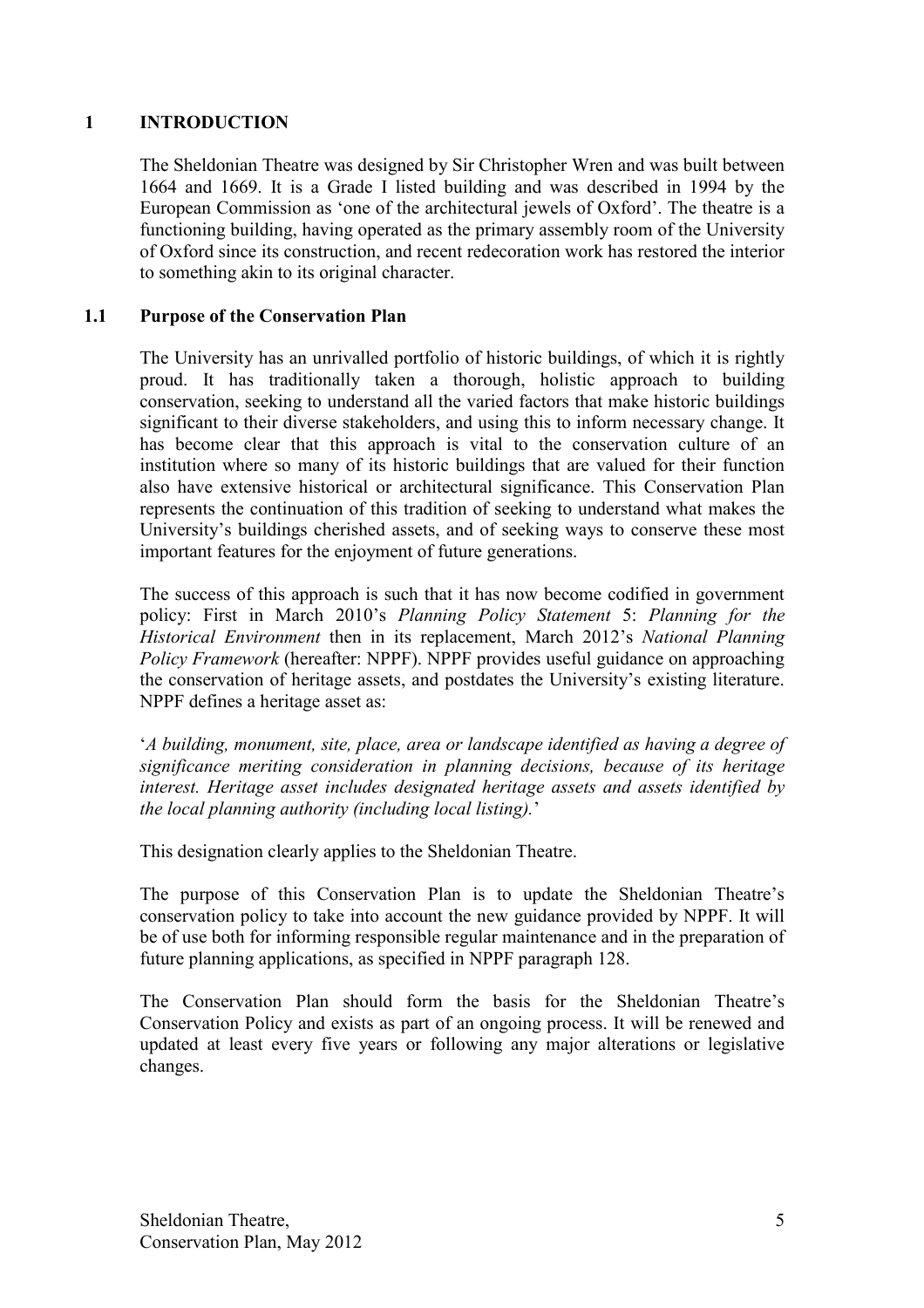#### **1.2 Scope of the Conservation Plan**

This Conservation Plan will cover the interior and exterior of the Sheldonian Theatre, a single, self-contained building located on a raised pavement on the southern side of the eastern end of Broad Street, Oxford (see **Figure 1**).

The plan is not a catalogue and in order to facilitate its practical use will concentrate only on the most vulnerable aspects of significance, suggesting how they should be approached and conserved in the future. A brief list of the most significant architectural elements can be found in the checklist in **Appendix 4**.

#### **1.3 Existing Information**

TFT Cultural Heritage produced a Conservation Plan for the Sheldonian Theatre in June 2002; however this is a high-profile building and has undergone various periods of work since then. Recent planning applications have included Heritage Impact Statements, which provide a good introduction to the history and significance of the theatre. Applications 10/02206/LBC (Proposed Redecoration of the Main Auditorium) and 10/00955/LBC (Proposed Replacement of Lighting to Main Auditorium), both from 2010, contain useful Heritage Impact Statements that will form the basis for **Section 2** and **Section 3**, and will inform **Section 4** and **Section 5**.

Application 10/02206/LBC also contains *The Sheldonian Theatre, Oxford: Auditorium and Circulation Spaces: Architectural Paint Research Archive Report*, a report on the history of the interior paintwork prepared by the conservation consultancy Crick Smith (a commercial arm of the University of Lincoln). This provides a useful gazetteer of the extant decoration within the theatre, as well as a detailed history of its decoration and construction. This will form the basis of a major component of **Section 2** and inform **Section 3**.

A description of the Sheldonian Theatre and its contents can be found in its listed building description, available from Oxford City Council. This explains the original basis for its grant of listed status and will inform **Section 3**.

The Sheldonian Theatre has been the major congregation room for the University of Oxford since its construction in 1669 and features in various histories of the University and city. Its history to 1954 is covered by: 'The Sheldonian Theatre', *A History of the County of Oxford: Volume 3: The University of Oxford* (1954), 50-54. This will inform **Section 2**.

*Broad Street, Oxford: The Plan* was prepared by Kim Wilkie Associates on behalf of the Broad Street Steering Group in 2004. This sets out a series of short- to mediumterm plans for the regeneration of Broad Street, as well as providing valuable insight into the rôle of Broad Street (and its constituent elements) within the city as a whole. It will inform **Section 2**, **Section 3**, and **Section 5**.

The plan draws on statutory guidance from NPPF prepared by HM's Department for Communities and Local Government in March 2012. These inform **Section 3**, **Section 4**, and most notably **Section 5**.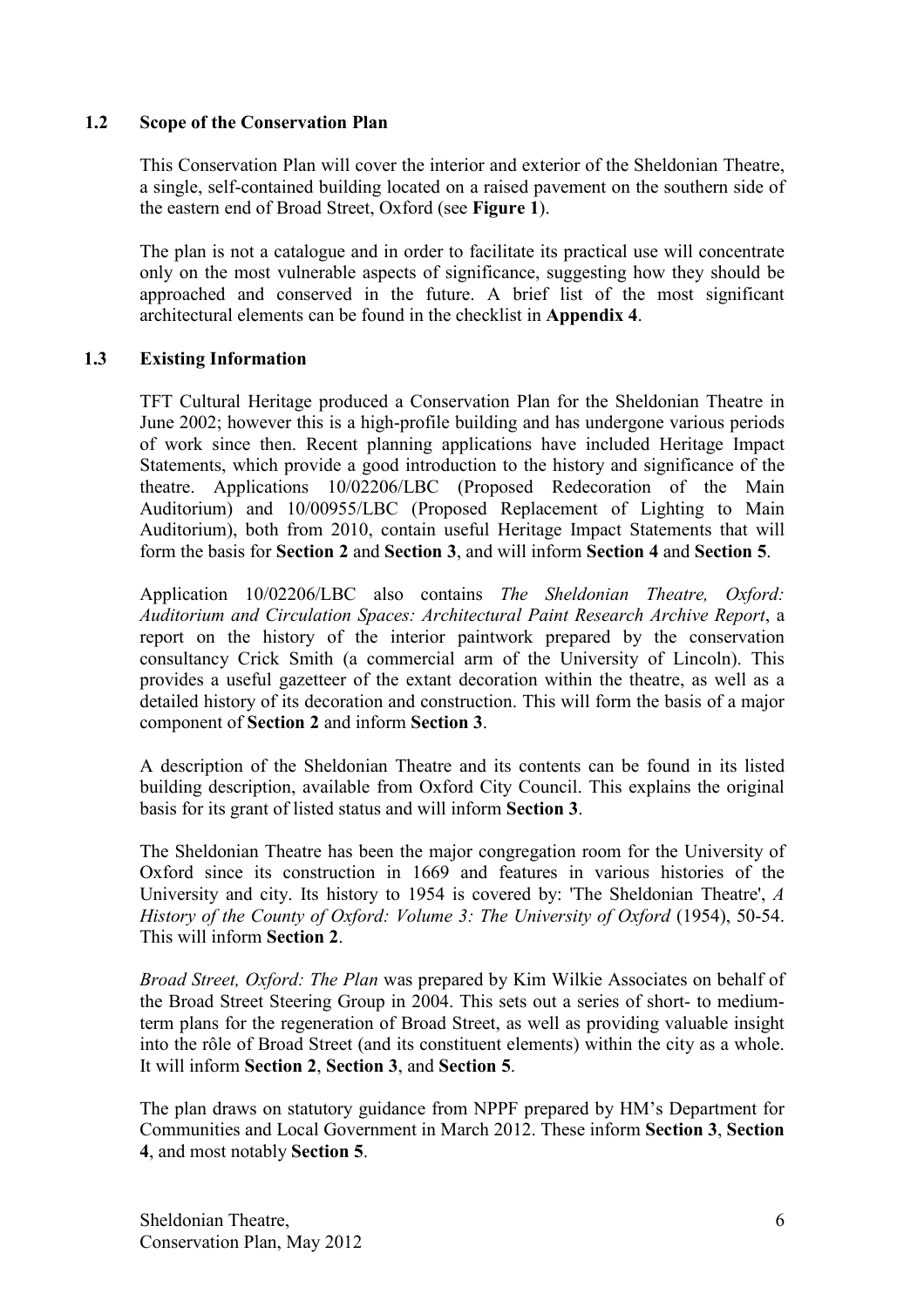## **1.4 Methodology**

The Conservation Plan is a document that assesses the current and predicted conservation needs of the Sheldonian Theatre and attempts to address them with a view towards maintaining or increasing the significance of the heritage asset. Its formulation to supersede any existing literature is a response to the requirements of NPPF, and it is prepared in accordance with the policies contained therein.

## **1.5 Constraints**

The Sheldonian Theatre and its environs are subject to various constraints imposed by Oxford City Council:

- HE.2 Archaeology Area: Any planning application must incorporate sufficient information to define the character and extent of potential archaeological deposits, including the results of fieldwork evaluations.
- CP.3 Limiting the Need to Travel: New development will be limited to accessible locations on previously developed sites.
- HE.9 High Building Areas: Planning permission will not be granted for any development within a 1,200 metre radius of Carfax which exceeds 18.2m in height, except for minor elements of no bulk.
- TR.3, TR.11, TR.12 Car Parking Standards: The City Council will not allow any significant increase in the overall number of car-parking spaces in the Transport Central Area or development that provides an inappropriate level of car-parking spaces. It will attempt to reduce the level of non-residential car parking.
- The City of Oxford Smoke Control Order No. 1: It is an offence to emit smoke from the chimney of a building, from a furnace, or from any fixed boiler if located in a designated smoke control area.
- HE.7 Conservation Areas: The Central (City and University) Conservation Area: Planning permission will only be granted for development that preserves or enhances the special character and appearance of the conservation areas or their setting. All trees in Conservation Areas with stem diameters greater than 75mm at 1.5m off the ground are protected.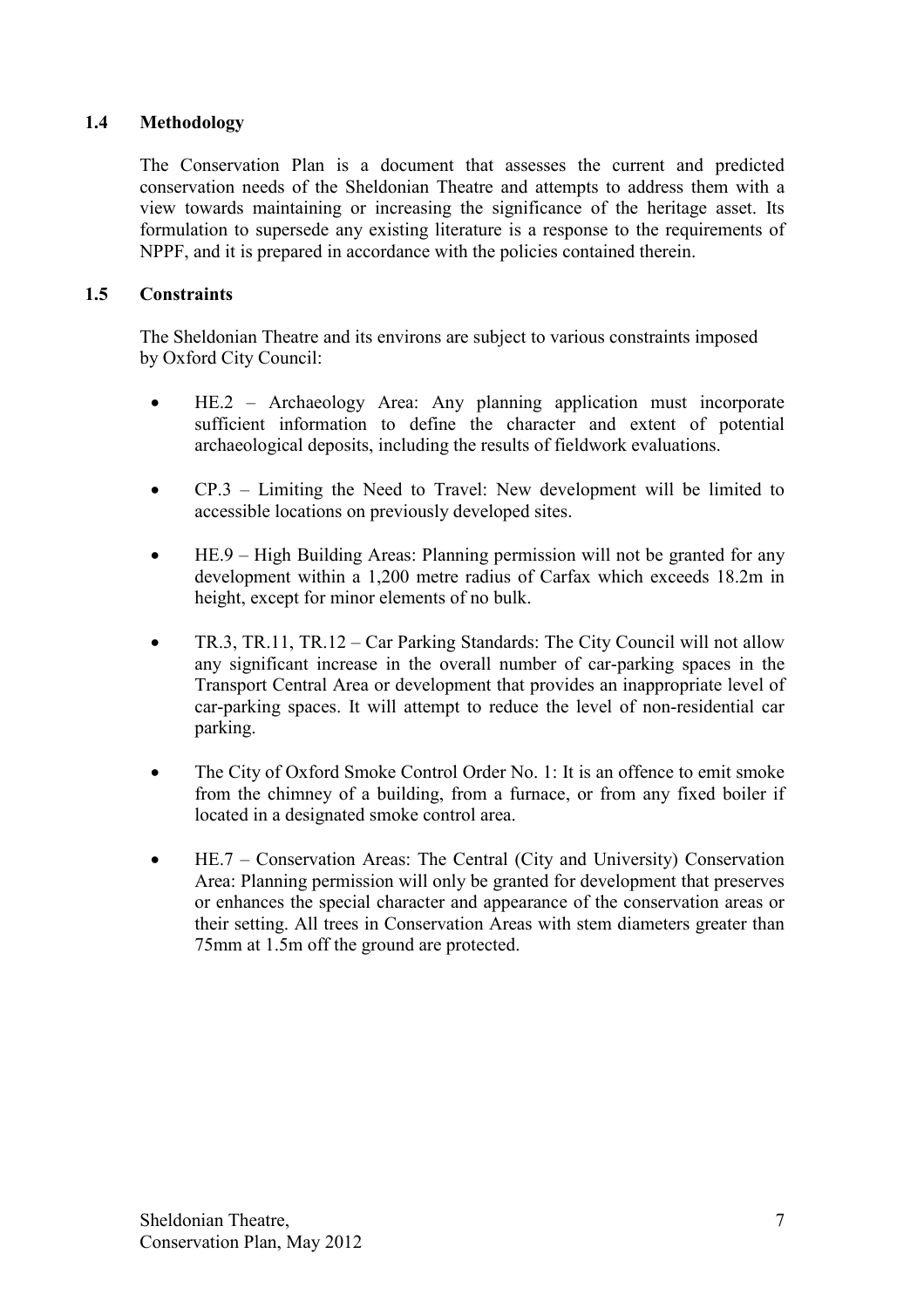

**Figure 1. Sheldonian site plan, with Sheldonian theatre marked in dark red and the Bodleian buildings marked in pale red**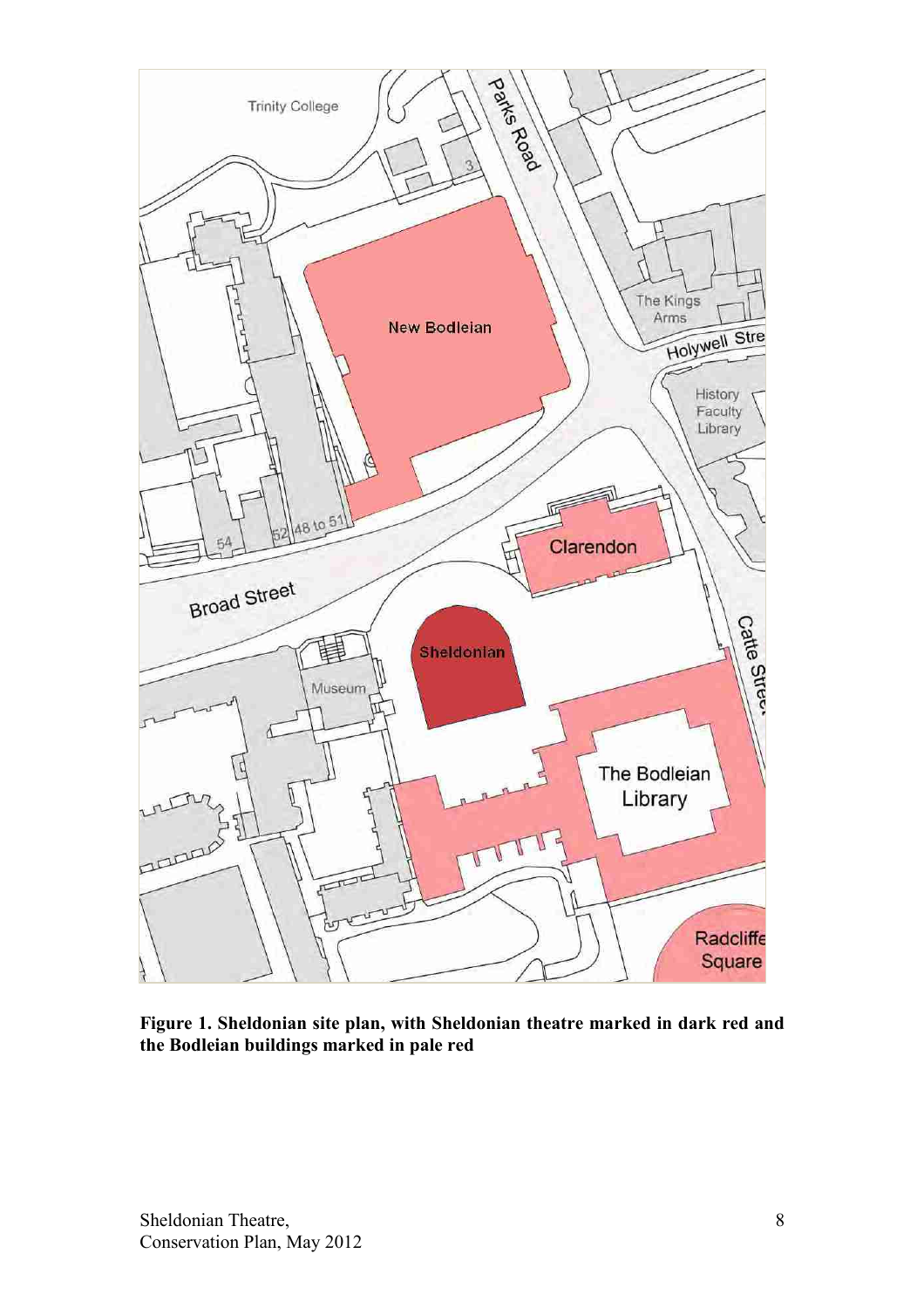## **2 UNDERSTANDING THE SITE**

#### **2.1 History of the Site and University**

The University of Oxford has a long-standing tradition of exceptional education. Able to trace its roots to the  $11<sup>th</sup>$  Century, it is known to be the oldest university in the English-speaking world. The Sheldonian Theatre stands on the eastern end of Broad Street, the monumental centre of the city and the University. Broad Street has a long history and was initially peripheral to the mediaeval settlement, being known as Canditch as it was defined by houses constructed along a ditch outside the city walls. However, Henry II granted Oxford its charter in 1155, and with the formal recognition of the University, Catte Street and the eastern end of Broad Street became the centre of a small area of 'schools' set up in tenements, which in turn attracted scholars from across Europe. Various colleges sprang up in the area during the late middle ages, notably Balliol in 1263, and with the building of the Divinity School and Duke Humphrey's Library in 1487, the focus of the University settled on this part of the city.

Since then the principal non-collegiate buildings of the University have been situated in a cluster around the eastern end of Broad Street, including the Sheldonian Theatre itself (1669), the Old Ashmolean (1678-83), the Clarendon Building (1711-13), the Indian Institute (1884-96), and the New Bodleian Library (1937-40). The Old Bodleian Library (1602-1637) interacts with the space through the arch of the Clarendon Building. In 1703 Hawksmoor proposed the formation of a formal university campus at the eastern end of Broad Street. Whilst this never officially occurred, a similar effect has been achieved almost by default, with the urban space of eastern Broad Street being defined by University buildings, and being a focus for ceremonies, protests, tourism, and gatherings.

In April 1971 Oxford City Council designated the majority of the city centre as part of the Central (City and University) Conservation area, focused on Broad Street East, the Sheldonian Theatre, and the Bodleian complex (see **Appendix 2**).

#### **2.2 Construction and Subsequent History of the Sheldonian Theatre**

The Sheldonian Theatre was originally designed as, and remains to this day, the principal assembly room of the University, and regular meeting-place of Congregation, the body of resident Masters of Arts which controls the University's affairs. The building was also originally designed to accommodate the University Press (who subsequently relocated to the neighbouring Clarendon Building in 1713).

It was constructed between 1664 and 1669, funded by Gilbert Sheldon, Warden of All Souls College and later Archbishop of Canterbury, and was the first major design of Sir Christopher Wren (1632-1723). The Master Mason and builder was Thomas Robinson.

The original roof also incorporated ingeniously constructed timber trusses and complicated cross beams, supported by only braces and screws, without any columns, spanning the 70 foot (21.34 metres) by 80 foot (24.38 metres) auditorium.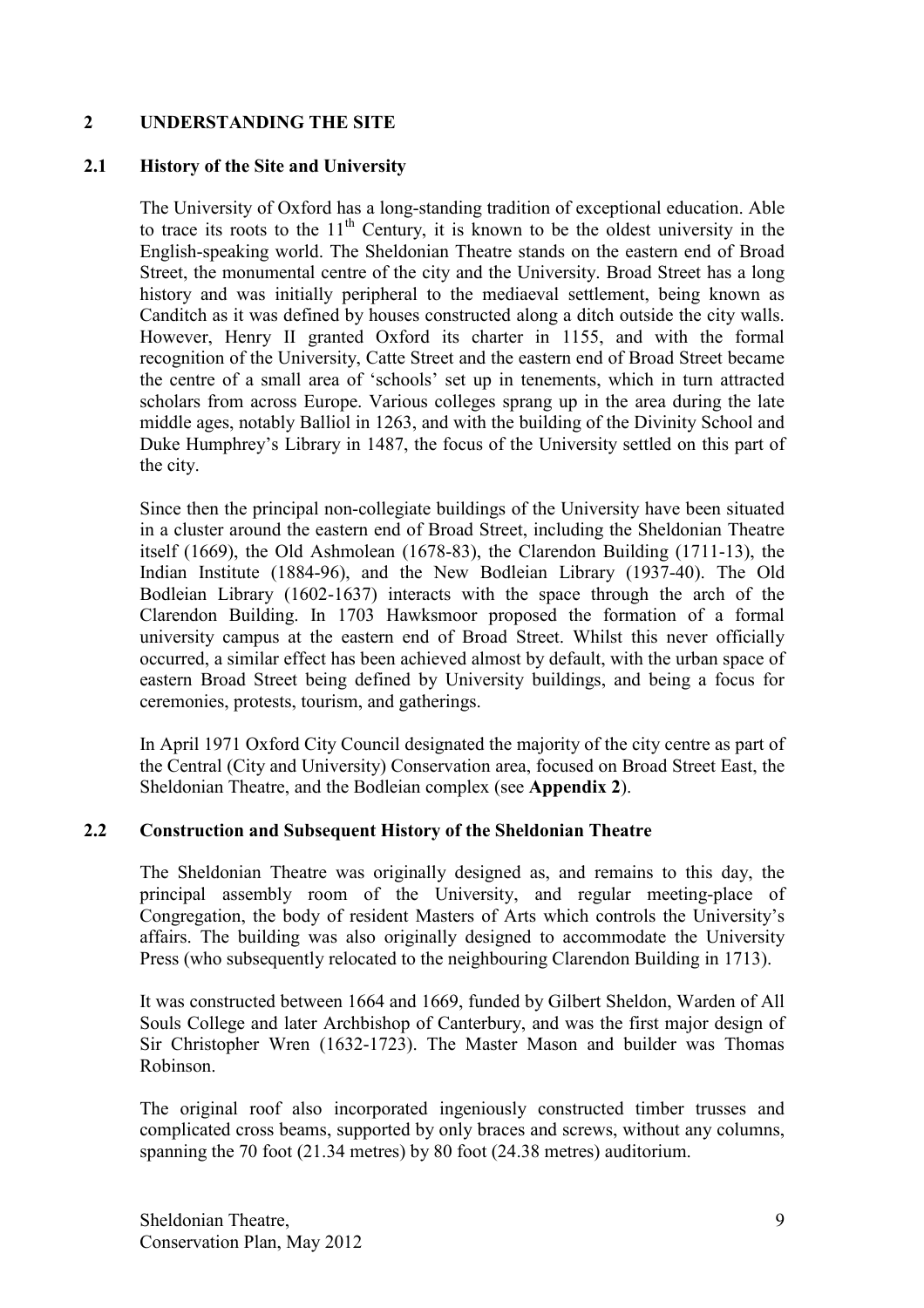Wren's original roof was however rebuilt by George Saunders, architect to Oxford University, in 1801-2, with the existing cupola being redesigned by Edward Blore in 1838.

More recently, in 2007, the slated roofs (covered with green Westmoreland slates) were overhauled, in advance of the reinstatement of the ceiling paintings, following their conservation and repair off site. The restored paintings were back in place by November 2008.

Various parts of the external elevations have been refaced over the years with repairs being known to have been carried out in 1826, 1838, and 1911. During the 1958-63 restoration projects, undertaken in three phases under the supervision of W. Godfrey Allen, further extensive repairs were carried out to the stonework, including the complete refacing of all elevations and the rebuilding of the parapet and balustrading at roof level.

Wren's original windows were first replaced with "Georgian" timber sash windows in 1767-68 but during the major restoration works in 1958-3 new (current) oak windows were installed; the new windows being similar (but not identical) in design to Wren's original.

Internally, in 1935-37, the timber structure supporting the galleries around the Auditorium was found to be in poor condition and a steel frame was inserted to provide suitable support.

To facilitate this work the balcony fronts were temporarily dismantled and the timber panelling and seating were removed and subsequently reinstated following installation of the new steel "skeleton" structure. The plastered vaults over the Ladies' Gallery were also stripped out and subsequently replastered.

Further improvements were also carried out at that time, including the introduction of electrical power and electric lighting.

In 1962-63, as part of the final phase of the major three-phase restoration project, the original timber floor of the auditorium was replaced with a new reinforced concrete "coffered" floor.

In 2009, the discovery of boarding containing asbestos required numerous internal window boards to be removed and replaced, although the affected boards were not original: having been replaced previously during the restoration work by W. Godfrey Allen in 1961-63.

The existing brass and crystal glass fittings were installed in 1961-63, replacing the only previous lighting installation (dating from 1935-37), when electricity was first introduced into the building. The chandeliers, wall-mounted scones, candelabras, and pendant fittings would appear to have been a compromise solution and did not provide a satisfactory level or quality of illumination for performers using the theatre. These were replaced with subtle recessed lighting and improved spot-lighting in 2010.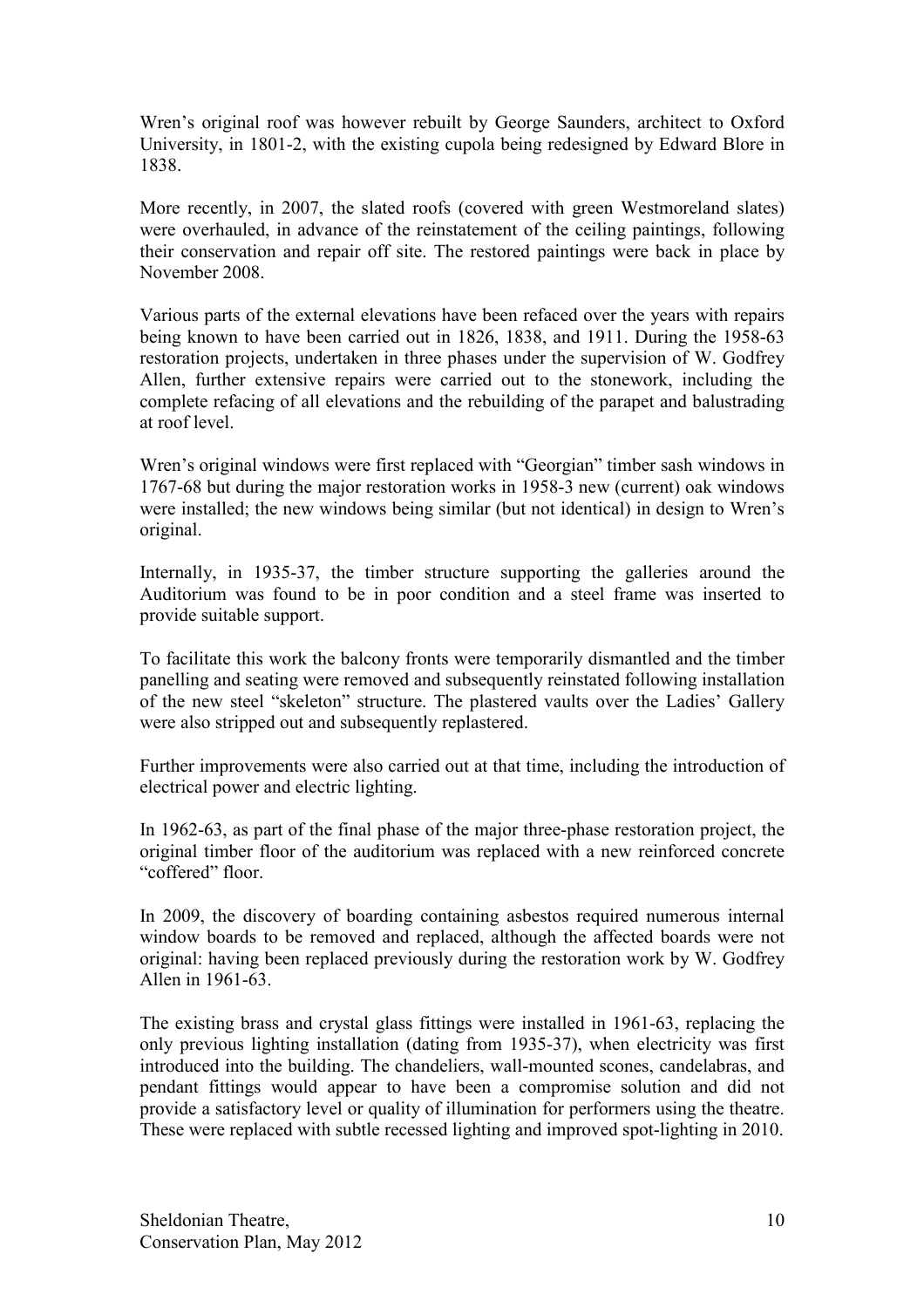A new paint scheme was also completed in 2010; this replaced the last decorative scheme (completed in the early 1960s) with one more akin to the understated refinement of Wren's original design. This included removing much of the fauxmarbling that had come to dominate the interior, and reintroducing: grey wainscot panelling; a 'Cedar' finish to the seating; dark red 'Rouge de Rance' marbling to the columns (blending with one another and the background to create the illusion of a 'floating' upper gallery, unsupported from below); and a 'Stone' colour to the Lower Gallery fronts and Upper Gallery balcony fronts.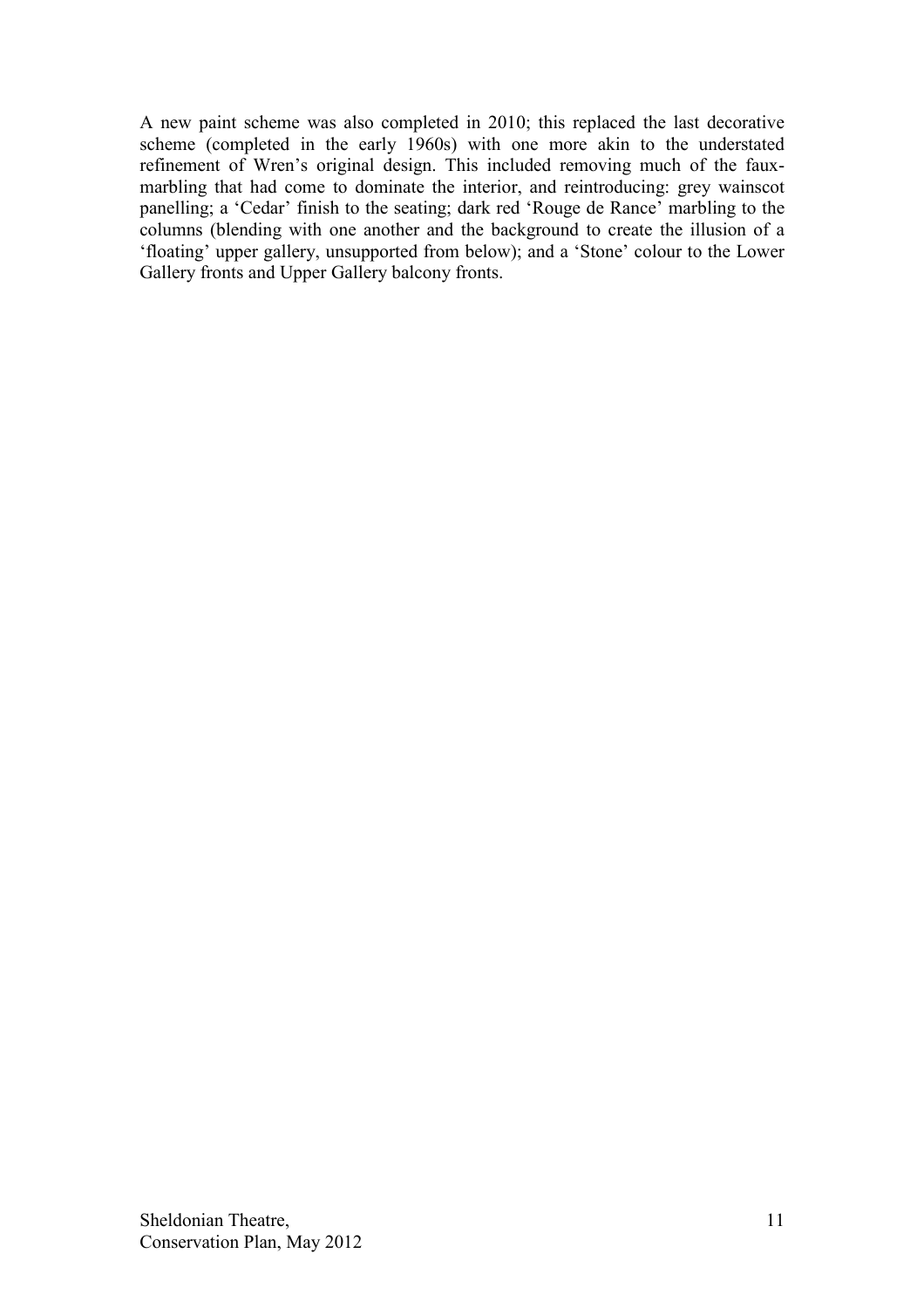## **THIS PAGE HAS BEEN LEFT BLANK**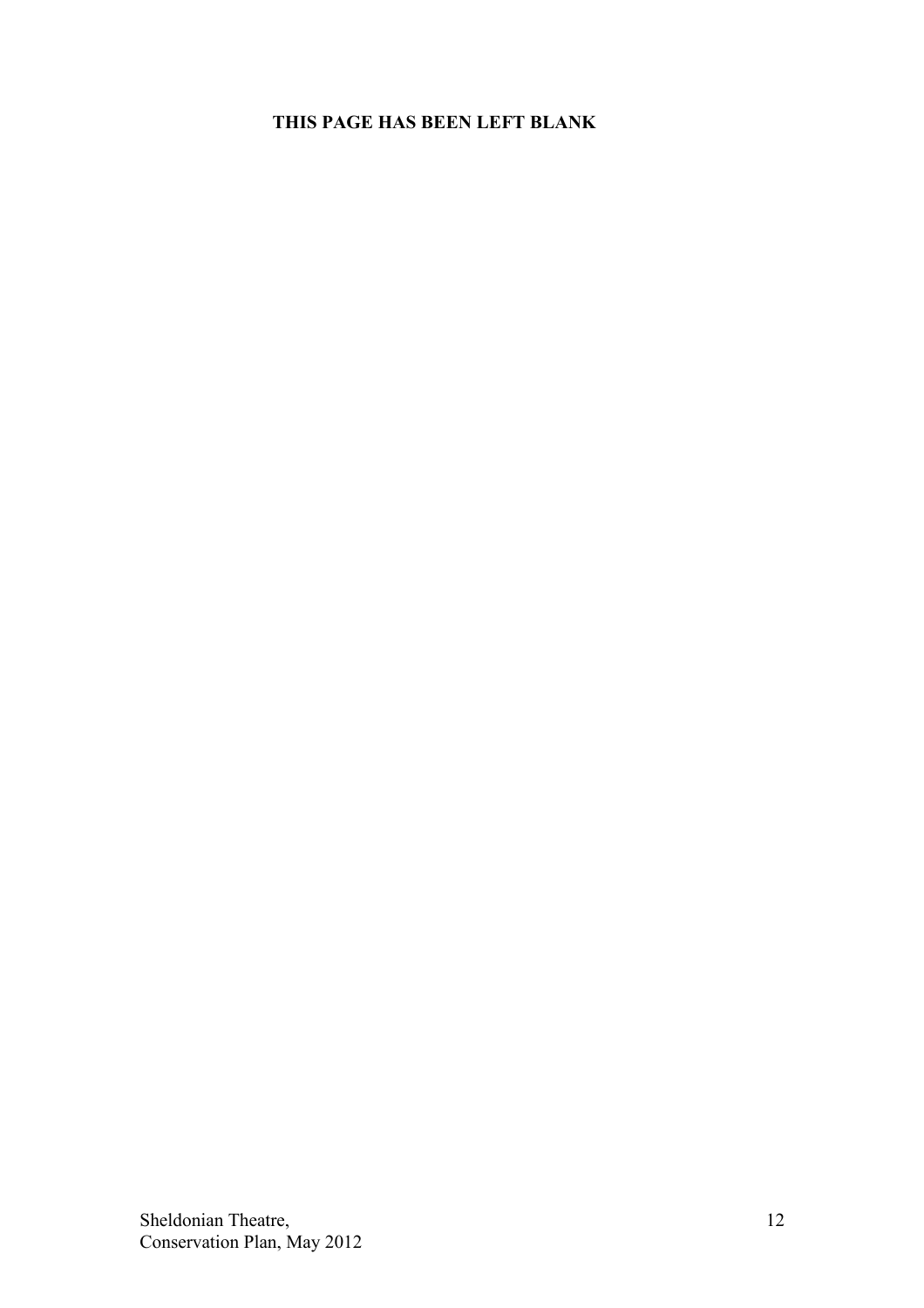## **3 SIGNIFICANCE OF THE SHELDONIAN THEATRE**

NPPF paragraph 128 specifies that in assessing planning applications:

'*Local planning authorities should require an applicant to provide a description of the significance of any heritage assets affected including any contribution made by their setting*.'

The significance of the Sheldonian Theatre has been publically recognised by two statutory designations: It was designated a Grade I Listed building in 1954 (see **Appendix 1**); and it was included in Oxford City Council's designation of the Central (City and University) Conservation Area in 1971, and in its subsequent revisions in 1974, 1981, 1985, and 1998 (see **Appendix 2**).<sup>1</sup>

## **3.1 Significance as part of the city centre, Broad Street, and the Central (City and University) Conservation Area**

As mentioned above (**Section 2.1**) Broad Street East forms the monumental core of the city of Oxford, and is the city's major civic meeting space. Oxford is one of the most visited places in the UK, and Broad Street is the focus for the visitor's experience. It is one of the most renowned and beautiful streets in Europe, with an architectural and cultural heritage that deserves World Status.

The Sheldonian is significant as a major contributing factor to the drama of this space, which is so integral to the significance of the Central (City and University) Conservation Area as a whole. Its curve can be seen from the western end of Broad Street and it draws the eye at least as much as the Bodleian buildings around it. As an iconic feature of Oxford University, the Sheldonian is second in stature only to the Radcliffe Camera.

The theatre is open to the public and is a major focus for tourism, with its presence enlivening the area. There is public access to the cupola, which is a bland space in itself but has fantastic views north across Broad Street and south over the Bodleian that can be enjoyed by a wide audience. The Sheldonian is a venue for public artistic and musical performances, and so contributes to the culture and night life of Broad Street and the city centre in general.

## **3.2 Significance as part of Oxford University's monumental centre**

## **3.2.1 Significance of relationship with the Bodleian Complex**

The Sheldonian is not part of the Bodleian Library, but its location and design cause it to interact with the library buildings around it. The Broad Street elevation is actually the rear curve of the Sheldonian, with the main entrance as Wren intended facing directly onto the Divinity Schools of the Old Bodleian. This forms a quadrangle between the two which is central to both the character of the area and to the University's ceremony, with graduands changing robes in the Divinity Schools and then congregating in this quadrangle before entering the Sheldonian to graduate.

<sup>&</sup>lt;sup>1</sup> The external railings and boundary wall were also designated as Grade I listed in 1972.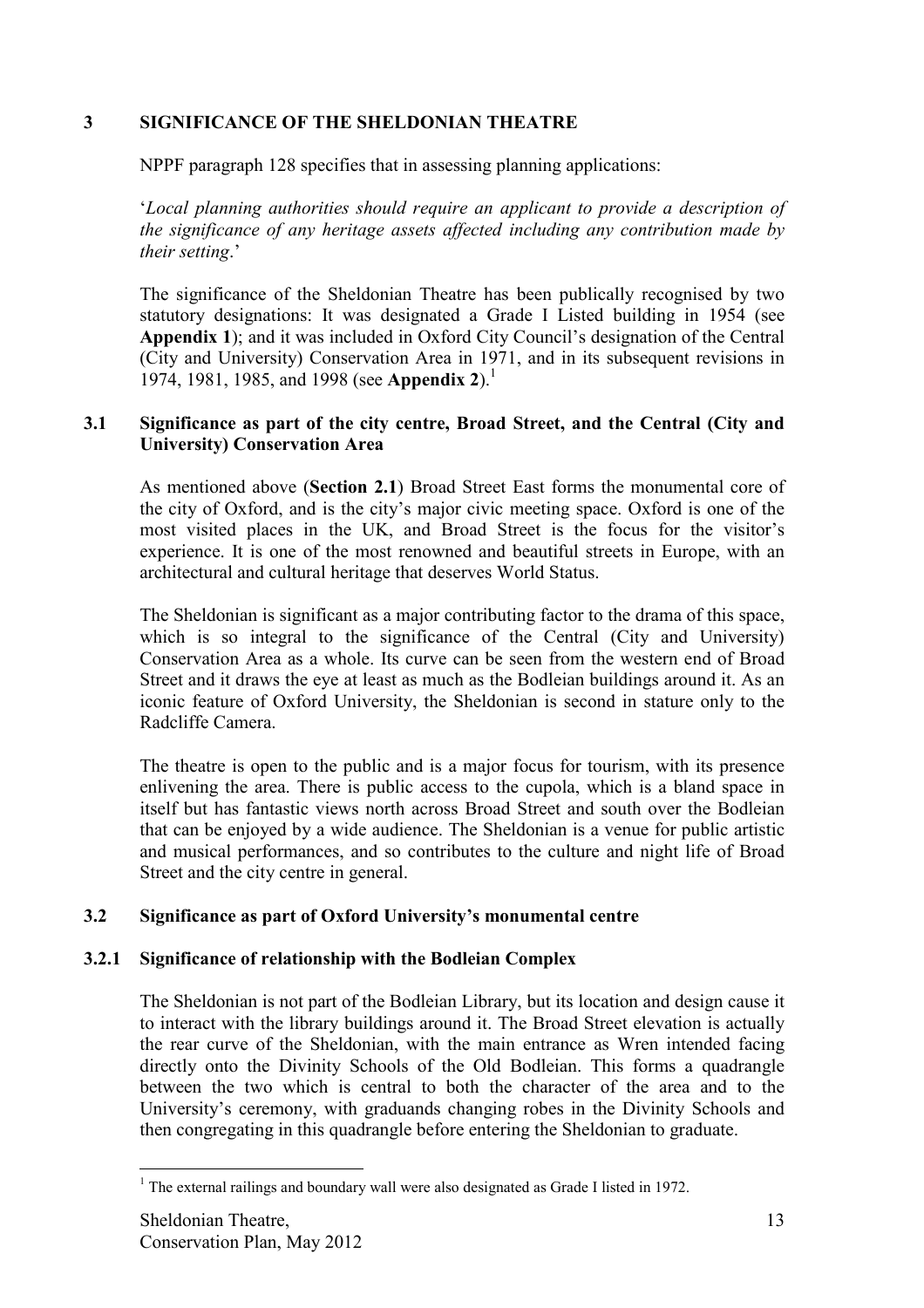Equally, the eastern elevation of the Sheldonian forms the western perimeter of a quadrangle bounded by: the southern elevation of the Clarendon Building to the north; by the northern elevation of the Old Bodleian Library to the south; and by Catte Street to the east. This is an open area of unrivalled character enjoyed by readers, tourists, and film crews alike (see **Figure 2**). These areas have become vital for the enjoyment and character of this space.



**Figure 2. Plan of Sheldonian and some of the Bodleian complex showing quadrangles created by the placement of the Sheldonian**

## **3.2.2 Significance as the focus for University ceremony**

As mentioned above (**Section 1.1**, **Section 2.2**, and **Section 3.2.1**) the Sheldonian forms the major ceremonial space for the University. It is the location for Matriculation and Graduation ceremonies, so forms a memorable and important aspect of every student's experience of Oxford. Members of the public also enjoy congregating outside during such occasions in order to experience the much-lauded spectacle.

The Sheldonian is the regular meeting-place of Congregation, the body of resident Masters of Arts which governs the University, and has played an important rôle in the public life of the institution since its construction in 1669.

Sheldonian Theatre, Conservation Plan, May 2012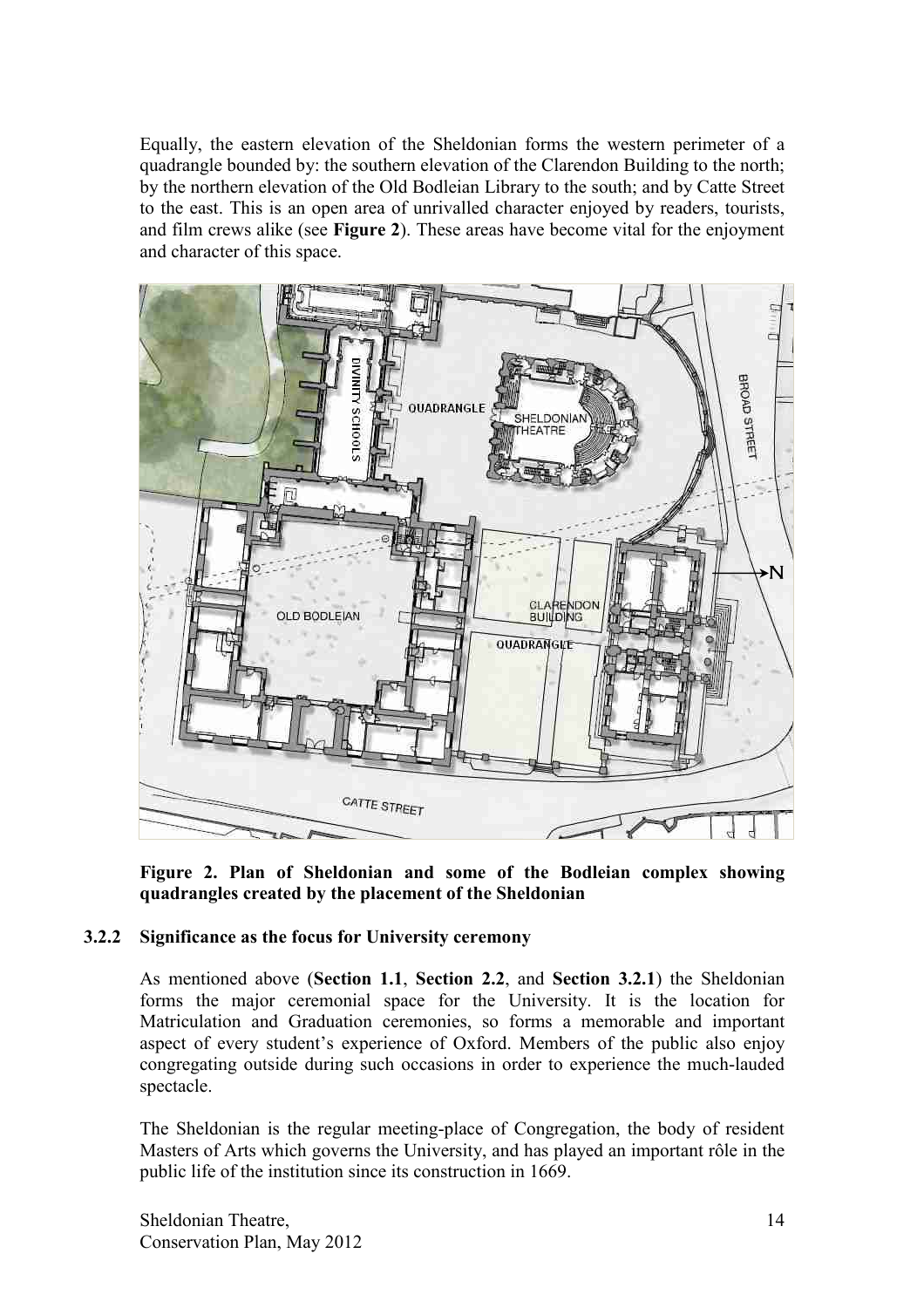## **3.3 Historical Significance**

The long history of the Sheldonian Theatre is summarised above (**Section 2.2** and **Section 2.3**) and is clearly a major component of its significance as a heritage asset. As the meeting-place of the Congregation, from its construction the history of the Sheldonian is synonymous with the history of the University.

The list of distinguished alumni who matriculated and graduated within this building is too long to quote, but includes prominent historical and literary figures such as: Sir Robert Peel the Younger; William Ewart Gladstone; Edward VII; Clement Attlee; Tony Benn; T.E. Lawrence; Philip Larkin; Iris Murdoch; Mary Renault; and J.R.R. Tolkien; as well as countless prominent academics. The numerous notable historical figures that have had even this passing acquaintance with the Sheldonian make it one of the nation's foremost historical buildings.

The Sheldonian is also significant as the location of the premier of Handel's oratorio *Athalia* on the  $10^{th}$  July 1733, which was conducted in person by the composer himself. This marks its significance in the history of music, and it continues to be an important location for live performances to this day.

The history of the Sheldonian is remarkably well recorded throughout its lifespan, beginning with the logs recording the payment of the works responsible for its initial construction. The Bodleian Library contains a wealth of information on the Sheldonian, allowing one to trace the construction history of the building to an astonishing degree. This makes it a significant resource for the study of historical building methods.

## **3.4 Archaeological Significance**

The Sheldonian is built on the location of several houses dating from the first half of the Seventeenth Century or earlier. These were demolished for its construction but, whilst the building does have cellars, there is likely to be some extant subterranean archaeological material relating to them; moreover, the areas beneath and around the Sheldonian no doubt hold archaeological material related to the construction of the Theatre itself. During excavations in 1962-63, the city ditch, infilled in the  $17<sup>th</sup>$ century, was found to run through and to the northwest of the Sheldonian.

Whilst the paved area around the Sheldonian has been reconfigured on numerous occasions, the area has a continuous history of occupation since at least the Eleventh Century, and the probable depth of the relevant stratigraphic layers would suggest that it is likely that significant material may be extant.

## **3.5 Architectural Significance**

## **3.5.1 Wren**

The Sheldonian Theatre was the first major commission of Sir Christopher Wren (1632-1723), although it was completed after his second, the design for the chapel of Pembroke College, Cambridge, finished in 1663. The Sheldonian Theatre employs a combination of classical design (based loosely upon the first-century Theatre of

Sheldonian Theatre, Conservation Plan, May 2012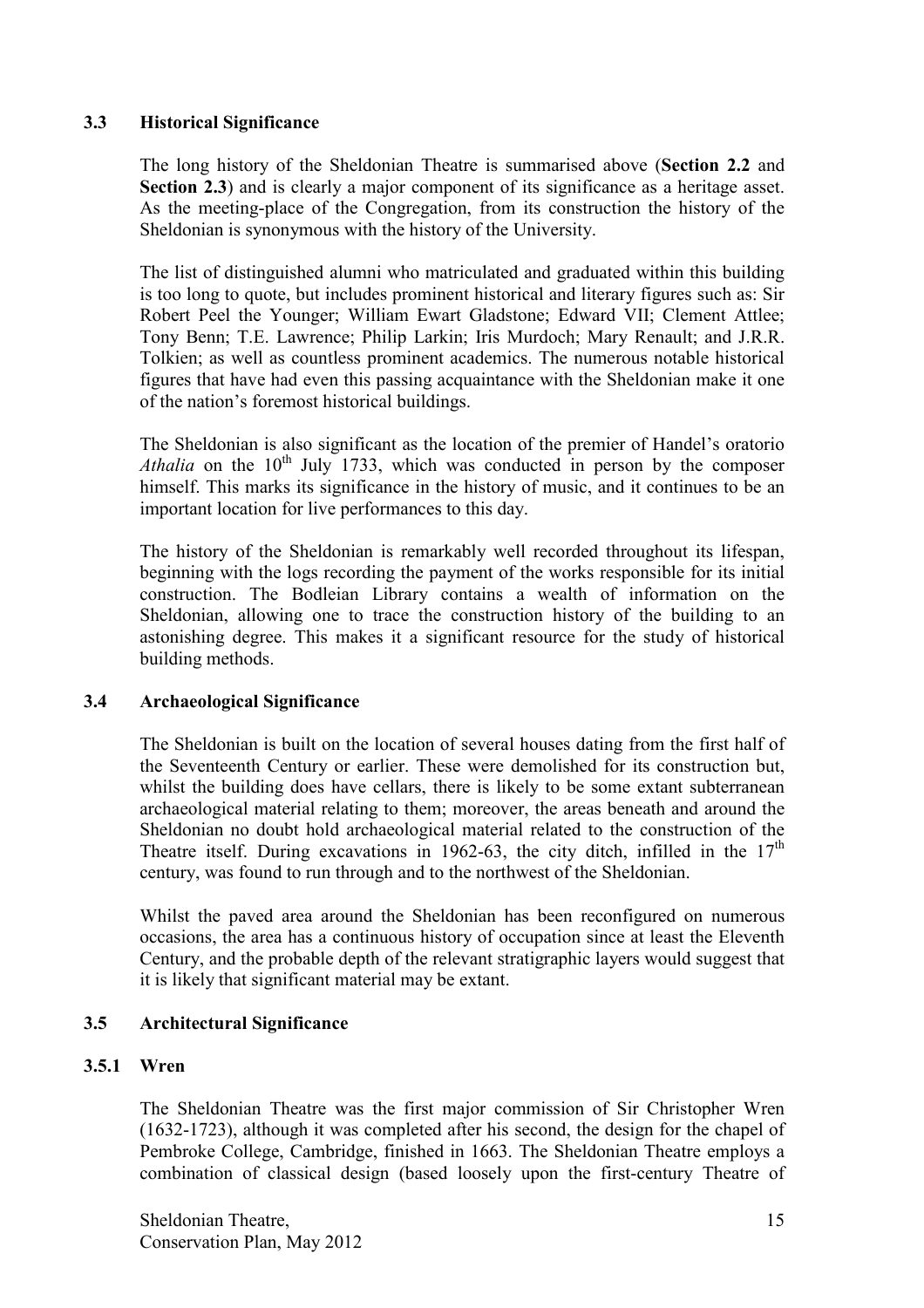Marcellus in Rome, dedicated by Augustus in 12 BC) and seventeenth-century empiricism. The roof and ceiling replace the open-air design of the Roman theatre. These were constructed using an innovative design involving timber trusses and complicated cross beams to avoid having to limit the width of the building according to the size of available roofing beams.



**Figure 3. Sir Christopher Wren in 1711 (aged 79)**

Wren is now recognised as one of the finest architects ever to have lived, with his numerous commissions including: St. Paul's Cathedral; the Greenwich Royal Observatory; Hampton Court Palace; the Royal Hospital Chelsea; and over 50 churches in London. He went on to become the "King's Surveyor of Works" for Charles II. The Sheldonian remains significant as a remarkable and near-complete example of Wren's work.

## **3.5.2 Preservation of the Sheldonian**

The Sheldonian is in remarkably good condition and, whilst it was refaced in 1958- 63, the exterior retains Wren's original design, including the distinctive round windows. Of the exterior only the loss of the elliptical dormer windows and the enlarged cupola, built in 1838 under Edward Blore, detract from Wren's original design.

On the interior, the colour scheme has recently been restored to its original state, replacing the previous scheme which dated from the Nineteenth and Twentieth Centuries and was rather brighter than Wren's scheme; moreover, the intrusive light

Sheldonian Theatre, Conservation Plan, May 2012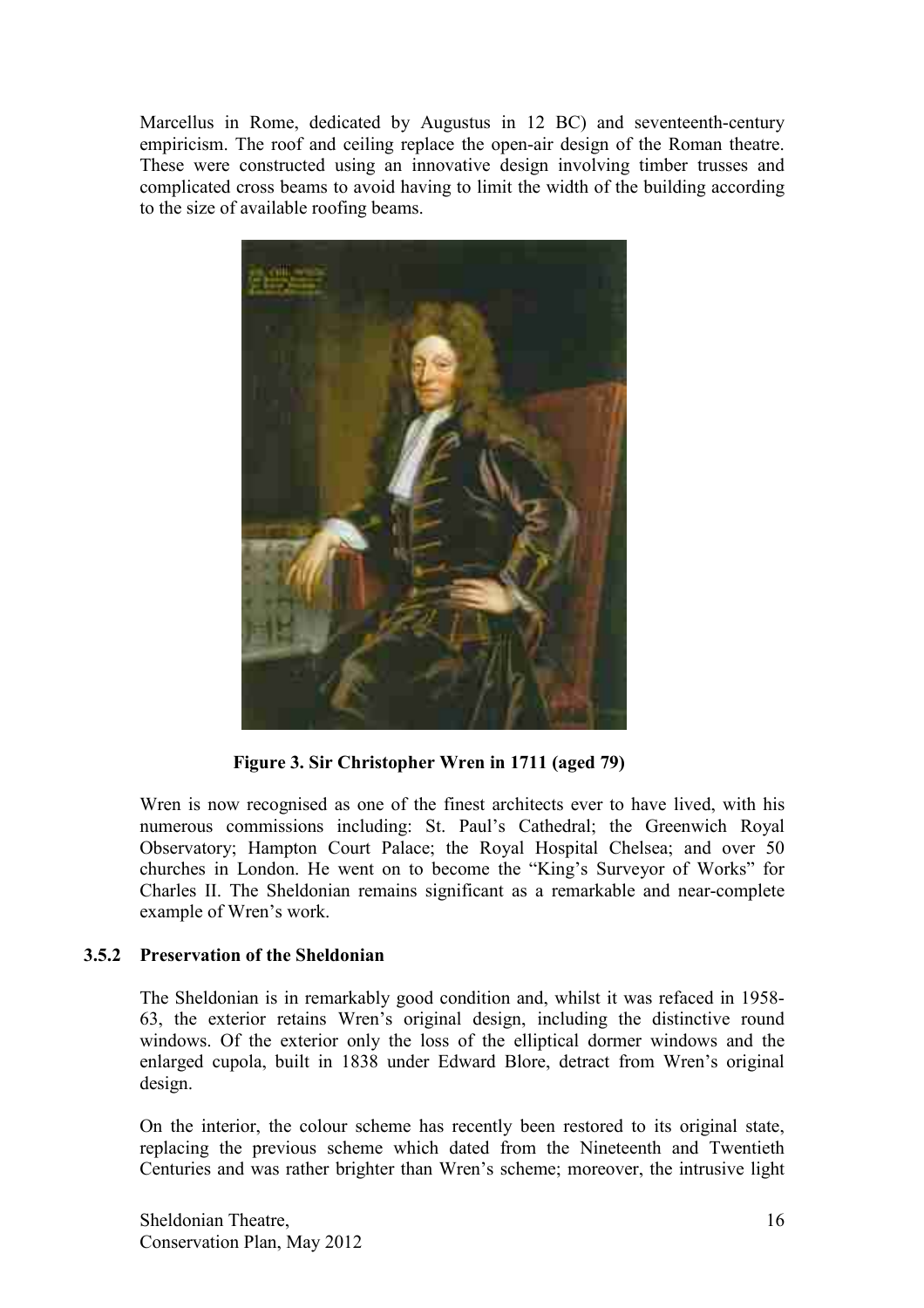fittings that hung within the theatre were replaced with recessed lighting (in the window sills) and subtle spotlighting. These minor alterations have meant that, other than the organ housing (dating from 1876) and the emergency exit signs (and other necessities of modern utility), the character and atmosphere of the building are now much as they would have been in 1669 (**Figure 4**). <sup>2</sup>



**Figure 4. The interior of the Sheldonian, showing Wren's original colour scheme (restored in 2011) on the left and the nineteenth-century colour scheme and intrusive twentieth-century light fittings on the right. Note the heavy marbling on the balconies on the right-hand side, and how on the left-hand side the darker pillars blend in with the background.**

.

<sup>&</sup>lt;sup>2</sup> All documentary evidence denotes a date of 1876, but the dedication on the organ itself states 1877.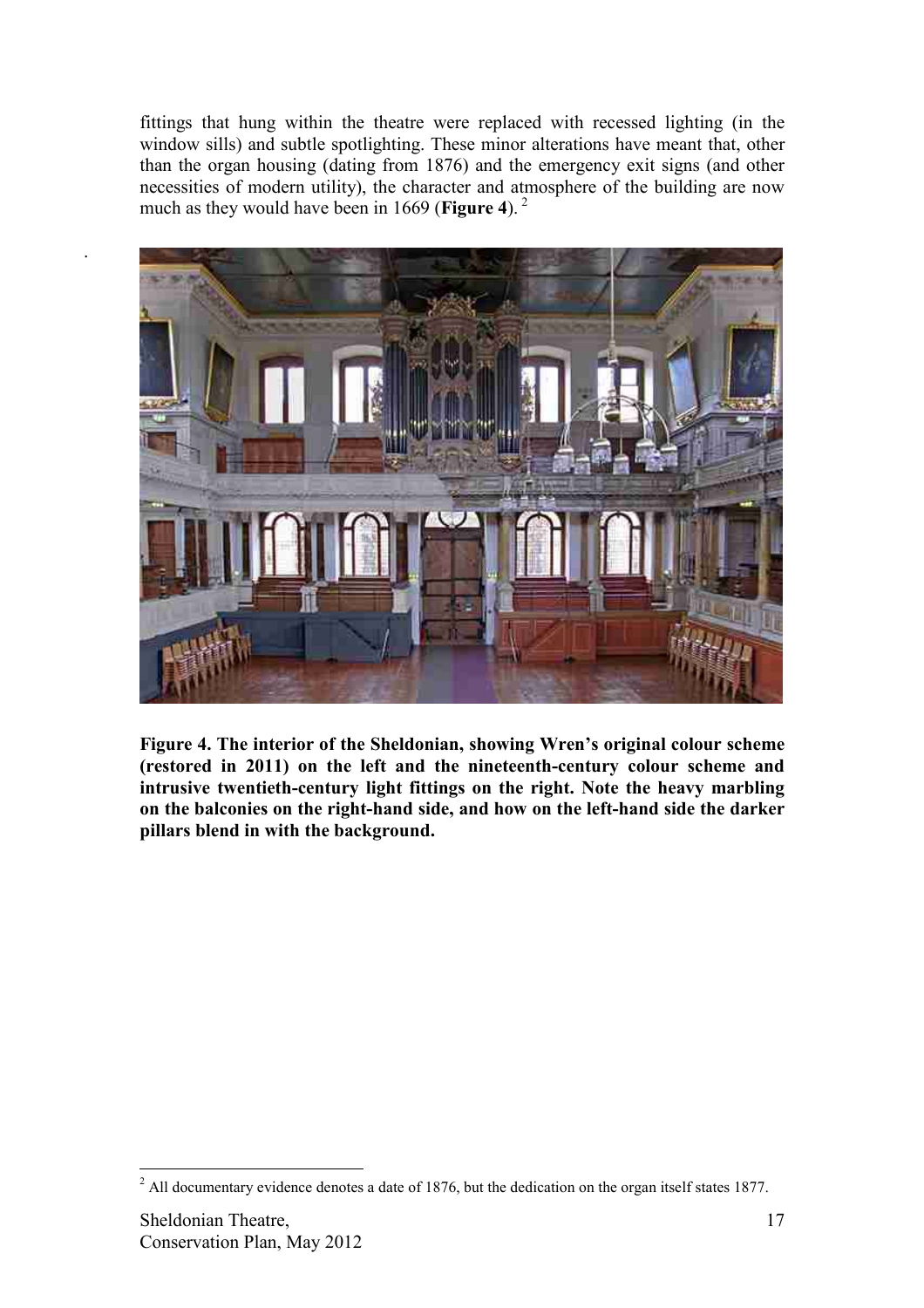## **3.5.3 Ceiling Paintings**

The ceiling paintings were completed in 1668 by Robert Streeter, the serjeant-painter to the court of Charles II. The allegorical programme in the paintings shows Truth descending upon the Arts and Sciences to expel Ignorance from the University. They were repaired or restored by Tilley Kettle in 1762, in 1802 by William Delamotte, and perhaps in 1826 by Dixon. Since the 1870s a major thematic element of the scene, the villainous figure of Ignorance, has been obscured beneath T.G. Jackson's organ housing. The paintings were most recently restored in 2004-08 by International Fine Arts Conservation Studios Ltd., Bristol. They have been a feature of the building since shortly after its construction and contribute significantly to the character of the Sheldonian (see **Figure 5**).



**Figure 5. The restored ceiling**

## **3.6 Social Significance**

It has been noted above (see **Section 3.1**) how the Sheldonian makes a significant contribution to the character of the area. It is also significant as the venue for live performances of classical music, being regularly granted public performance licenses by Oxford City Council. This contributes to the cultural life of the city and to the local economy, as the theatre's patrons tend to also visit local pubs and restaurants. It is also the setting for public lectures of some significance, for instance the Romanes Lecture given by the then Prime Minister Gordon Brown on  $27<sup>th</sup>$  February 2009.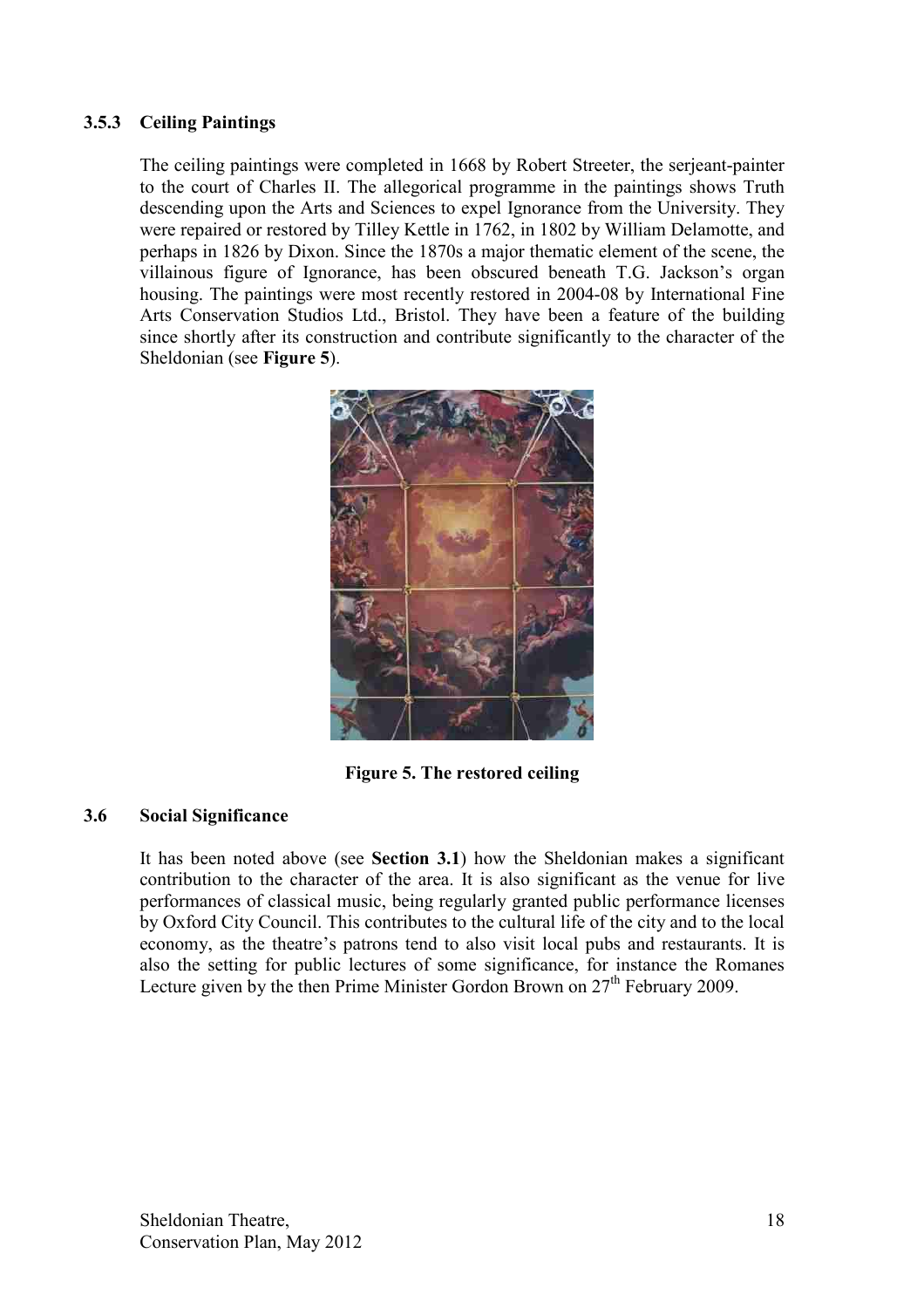## **4 VULNERABILITIES**

### **4.1 The ability of the Sheldonian to fulfil its current function**

The Sheldonian's current function as the main public chamber of Oxford University and as a public music venue is its optimum viable use.

The Sheldonian was designed for this function and, other than the need for electrical amplification and lighting, the requirements for staging classical music performances have not changed greatly since 1669. The alterations that have been required of this building for its current function are no greater than those that would be required for any form of modern utility, i.e. those related to electricity provision, adequate plumbing, lavatory accommodation, housing staff, and disabled access. Without requiring alterations, the current use funds the upkeep and conservation of the heritage asset and ensures its continued existence and significance.

The retention of this function is vital to the continued significance of the Sheldonian. In order to retain this use it must continue to meet modern standards of health and safety and fire safety. Its fire exits are limited by the original design to the 6 groundfloor doors (only 3 of which are immediately accessible from the auditorium) and 1 basement-level exit. The raised galleries pose a risk to users in the event of an emergency as they have no direct means of egress and must be accessed via stairs from the ground floor. The cupola and roof space are publically accessible but have no direct escape routes, and must be exited via a series of wooden staircases some of which are relatively narrow.

## **4.2 Exterior facing and setting**

The exterior facing is relatively modern (1958-63) but follows Wren's original design and is central to the significance of the exterior of the building, as it comprises the majority of the iconic views of the Sheldonian from Broad Street and Catte Street. These are exposed to weathering, erosion, and potential vandalism, damage which could detract from the significance of the heritage asset.

The slated roof was replaced in 2007 and should be adequate for the foreseeable future, but will be vulnerable to unexpected or extreme weather conditions.

The ongoing alteration of the New Bodleian (forecasted to finish in 2015) will eventually change the character of the eastern end of Broad Street, encouraging greater public interface with the buildings. This will affect the nature of the Sheldonian's interaction with this space and should be monitored; however, the net impact on the Sheldonian's significance will be positive as the alterations will encourage a greater public enjoyment of the space.

## **4.3 Interior Fixtures and Fittings**

Few of the fixtures and fittings are original (though original features are no doubt extant beneath later restoration and alteration) but, whilst most are not, the majority of them have some architectural and historical significance, e.g. Sir Thomas Jackson's organ housing dating from 1876; moreover, the atmosphere and character they create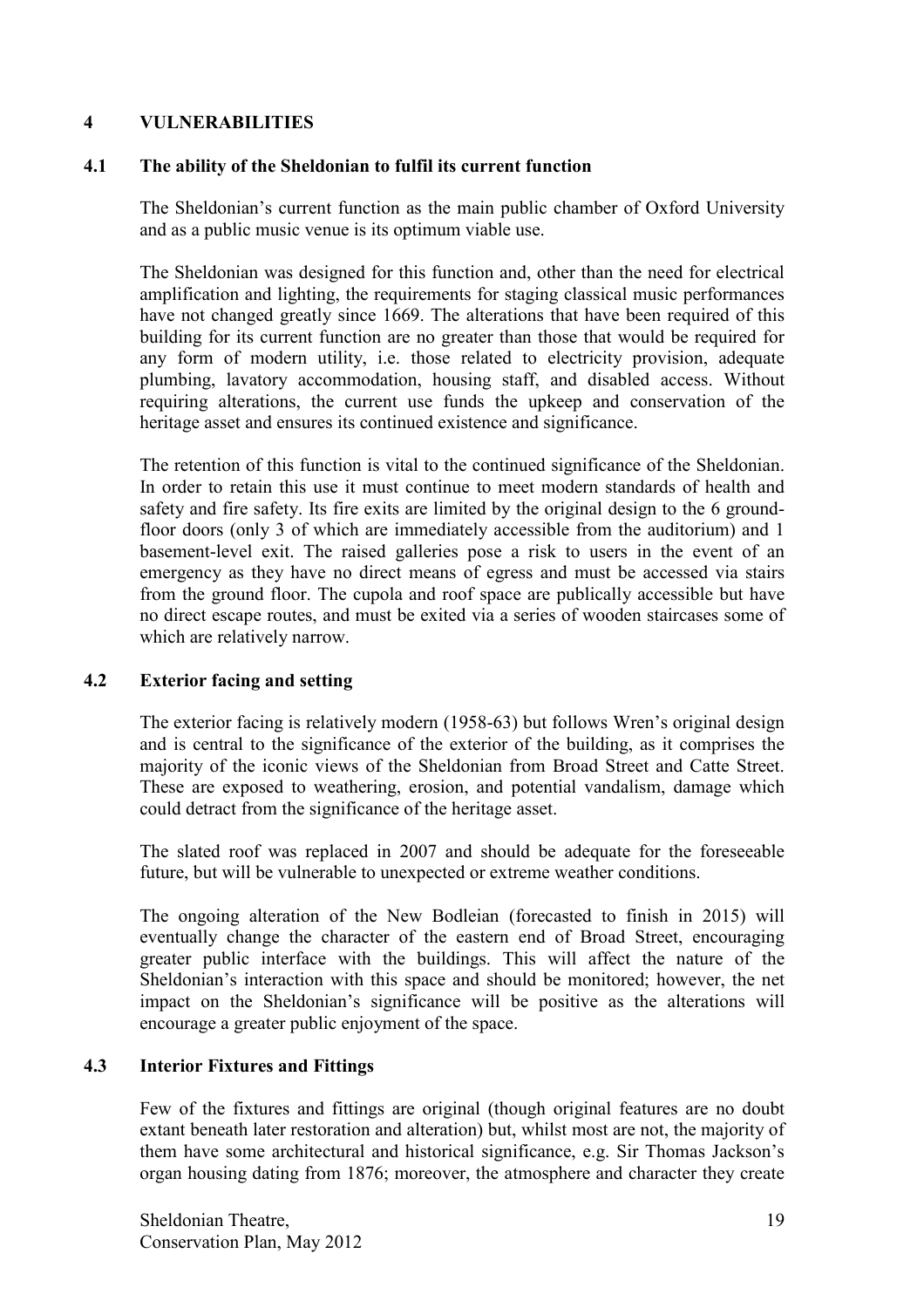are integral to the significance of the Sheldonian as a heritage asset (see **Section 3.5.2**). As they are in regular use and of less permanent construction than the external structure of the building, they are more vulnerable to vandalism, accidents, and general wear and tear. Some of these issues should be mitigated assuming adequate security is in place, but ultimately these significant elements will have limited lifespans. These lives can be lengthened as much as possible through regular, adequate monitoring and maintenance.

As a Grade I listed building any interior alterations, or repairs made with non-original materials, will require listed building consent.

## **4.3.1 Ceiling Paintings**

The significance of the ceiling paintings has been established above (see **Section 3.5.3**). These have recently undergone extensive restoration, but because of their age and quality will always remain a vulnerable feature; fortunately they are inaccessible and safe from most accidental harm, but they are inevitably susceptible to craquelure and environmental deterioration, and are particularly vulnerable to fire/smoke hazards. Due to their location, the ceiling paintings will be vulnerable to water damage from any roof leaks that may occur (see **Section 4.2**).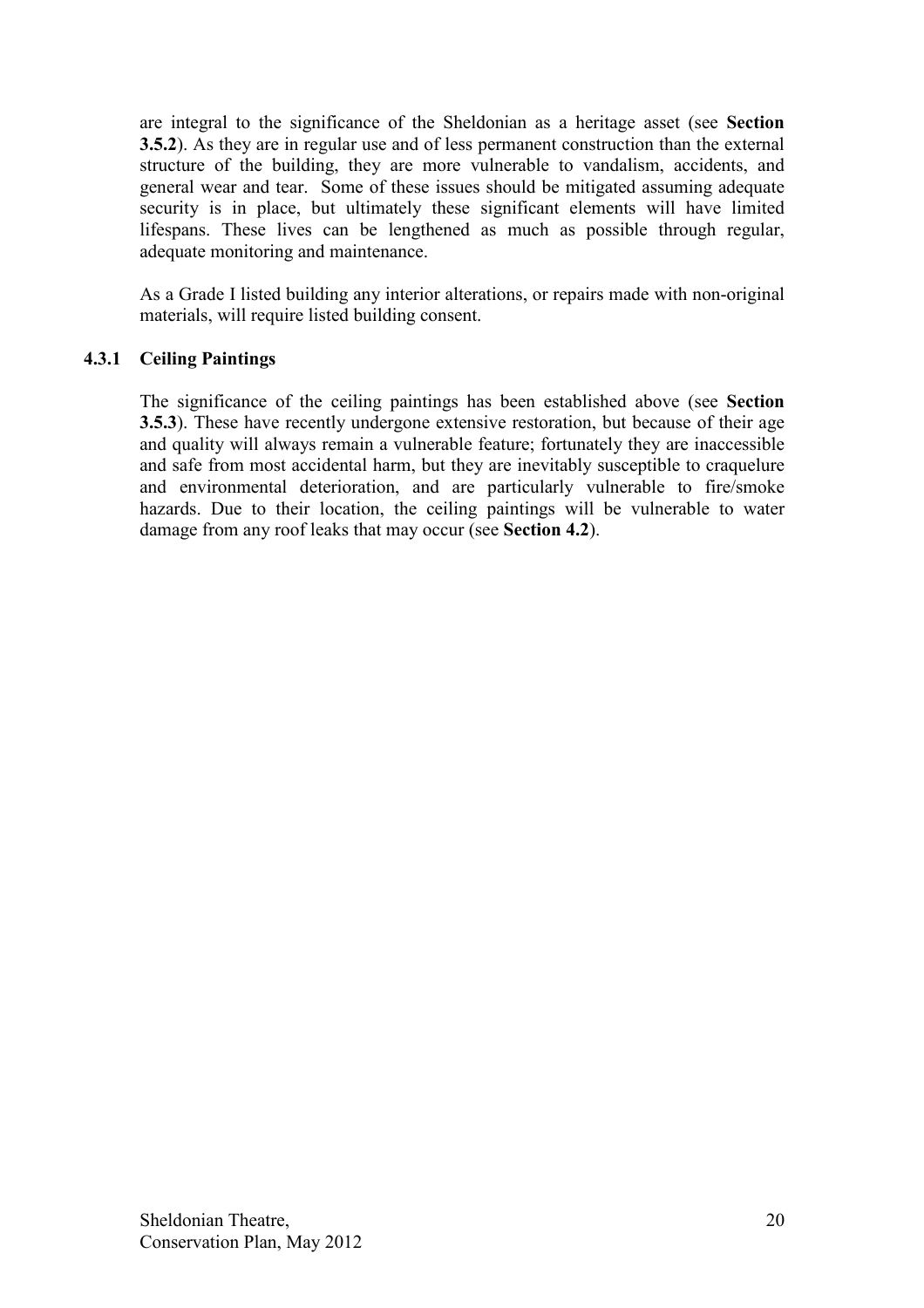## **5 CONSERVATION POLICY**

Having established the significance of the Sheldonian Theatre as a heritage asset, and having identified ways in which the significance of the Sheldonian is vulnerable to harm, it is necessary to recommend policies to reduce the probability of such harm occurring and thereby conserve the significance of the site. In essence, these policies set parameters for managing the fabric of the site.

The Conservation Plan is intended as an active tool for the regular maintenance and long-term management of the Sheldonian Theatre. It needs to be reviewed regularly, and revised as appropriate to take account of additional knowledge and changing priorities. Through a process of regular review it should continue to act as a useful resource.

### **5.1 The Sheldonian's current use, as the primary ceremonial space for the University of Oxford and as a public music venue, is its optimum viable use. Permit, in line with NPPF paragraphs 131, 132, 133, and 134, alterations intended to facilitate its continued use in this way**

The significance of the Sheldonian as the primary ceremonial space for the University of Oxford means that its current rôle represents its optimum viable use. In line with modern standards it can continue to fulfil this function without alteration, however if alteration is required in the future it should be permitted with the following provisos:

- Any alterations must be sympathetic to the Sheldonian's significance as a heritage asset and, in line with NPPF paragraph 134, any proposals that involve 'less than substantial harm to the significance' should deliver 'substantial public benefits.' In line with NPPF paragraph 132, any proposals that involve 'substantial harm or loss' should be 'wholly exceptional.'
- Any changes should: '…preserve those elements of the setting that make a positive contribution to or better reveal the significance of the asset' (NPPF paragraph 137).

## **5.1.1 Note that the Sheldonian Theatre is a Grade I listed building and ensure that appropriate consents are obtained for any alteration works to the interior or exterior of the building**

The upcoming alterations should preclude the need for any significant changes in the near future, but due to the listed status of the building even minor routine repairs may need consent. Caution should be applied in order to ensure that any statuary duties are fulfilled. In cases of doubt **Estates Services should be contacted in the first instance**, and if necessary they will refer queries on to Oxford City Council.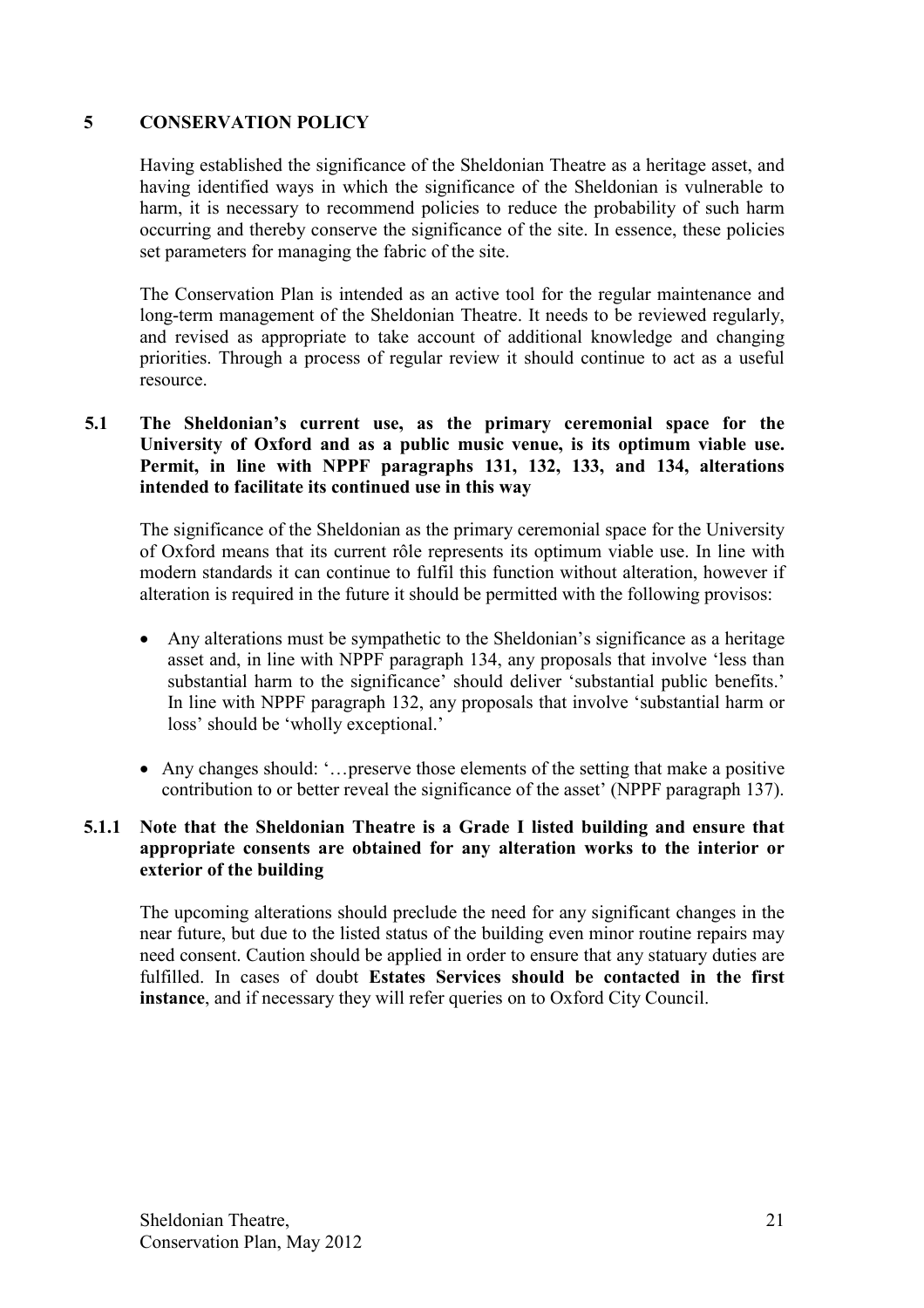#### **5.1.2 Ensure proper consultation in advance of any work to the building with the Local Authority Conservation Officer and any other interested parties**

It is important to guarantee that the best advice is obtained at an early stage of any proposal to alter any part of the building in order to ensure that the significance of the building is respected.

#### **5.1.3 Refer to this Conservation Guide when considering repairs or alterations in any space**

The Conservation Plan gives an overview of which aspects of the building are significant or vulnerable. Where original or significant material is extant, repairs should be carried out using the same materials and techniques and should not affect the significance of the asset without providing substantial public benefits in line with NPPF paragraph 134.

#### **5.2 In order to ensure that the Sheldonian can operate to modern standards, and that its significance can be maintained by making access as wide as possible, special concern should be applied to ensuring that disabled access is adequate**

Ensuring that the heritage asset can be enjoyed as widely as possible will have a major positive impact on its significance. Alterations in 1988, 1993, and 1997 (see **Section 2.3**) made aspects of the building more accessible (including external ramps and disabled lavatories) and this should be approached as part of an ongoing process.

#### **5.3 Any redevelopment needs to respect the Conservation Area and the Sheldonian's setting adjacent to several important listed buildings**

It has been established that the Sheldonian is significant as an integral aspect of the University's monumental centre at Broad Street East, possessing an important spatial relationship with the Bodleian Complex. Any future alteration should be sympathetic to this fact, and should not diminish its rôle there.

#### **5.4 Conservation of specific features contributing to overall significance**

A great deal of the interior fixtures and fittings have some historical significance (see **Section 4.3**). These finishes should be identified and conserved and kept in use where possible in line with **Section 5.1**. It is accepted, however, that all these materials have a natural life span and some degree of change must be permitted to keep the building safe, useable, and generally fit for its primary purpose as a working theatre. Some materials such as the external stone elevations have a very long life expectancy if given minor maintenance; others such as the paint work have undergone various incarnations (the theatre has now enjoyed 8 separate paint schemes) and will need periodic replacement. Within the framework of understanding and valuing what is present in the building a degree of ongoing change is inevitable.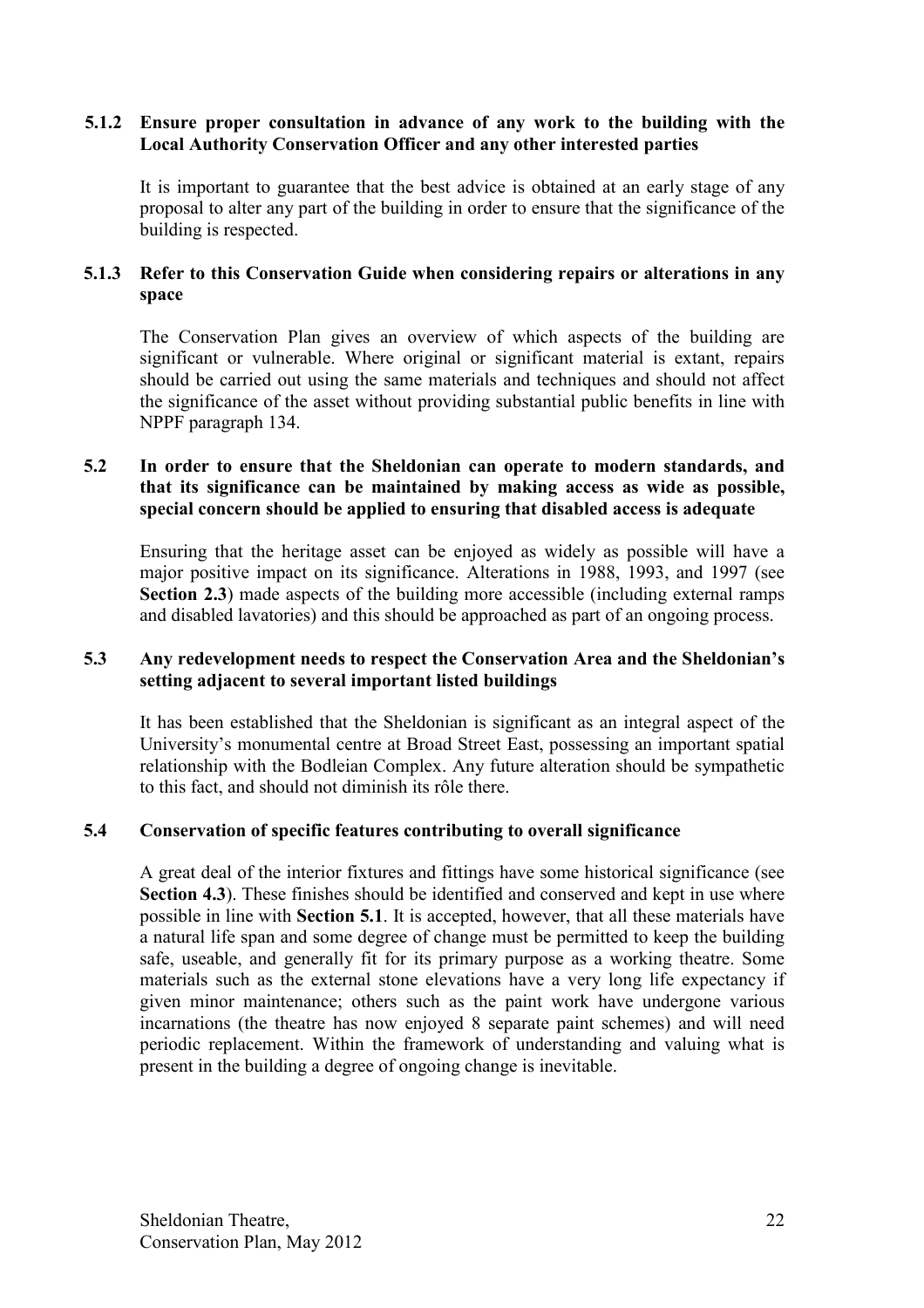#### **5.4.1 The exterior elevations will remain substantially unchanged**

The extant facing of the exterior elevations of the Sheldonian Theatre date from 1958- 63 and are sympathetic to the original design. The exterior view of the Sheldonian is vital to its significance as part of the monumental complex at Broad Street East and as an iconic Oxford landmark. Changes to these elevations would substantially affect the character of the building. They will remain unchanged from their initial design, allowing for restoration and repair work as required. The recent interior lighting alterations have successfully highlighted some of the external features of the building without detracting from its character.

#### **5.4.2 The interior will remain largely unchanged**

The character of the interior of the building is vital to its significance. Successful recent alterations have returned the interior of the theatre to a state close to its original character, enhancing its significance as a heritage asset. With this in mind, and taking into account the allowances made in **Section 5.1**, the interior will remain largely unchanged from its current state, allowing for restoration and repair work as required. A notable exception remains the parquet floor of the auditorium, which is a recent addition and not of significance.

#### **5.4.3 Robert Streeter's restored ceiling paintings are integral to the character and significance of the heritage asset and will remain largely unchanged**

The ceiling paintings are now in something akin to their original condition and contribute significantly to the character of the space, drawing the eye immediately upon entrance. Beyond their artistic significance, their bright and hopeful demeanour contributes to the sense of light and openness required by the bouleuterion-influenced design and facilitated by the ample windows and clear central space. Loss or alteration of these would negatively affect the character of the space and they will be retained *in situ* and conserved as required.

#### **5.5 In the vein of NPPF paragraph 110, efforts should be made to ensure that the Sheldonian Theatre's contribution to climate change is as minimal as is feasible for a building of its age, size, materials, and use. Any proposals for alterations should assess the feasibility of incorporating low and zero carbon technologies**

Ensuring that the building is sustainable will be crucial to its long-term survival and significance. As stated in NPPF paragraph 110, development should seek to 'minimise pollution and other adverse effects on the local and natural environment.'

#### **5.6 A disaster recovery plan will be prepared for the building and will be regularly reviewed to keep it up to date**

This is a significant building with internal contents of particular value and significance. It is imperative for the safety of the building that a clear disaster recovery plan exists.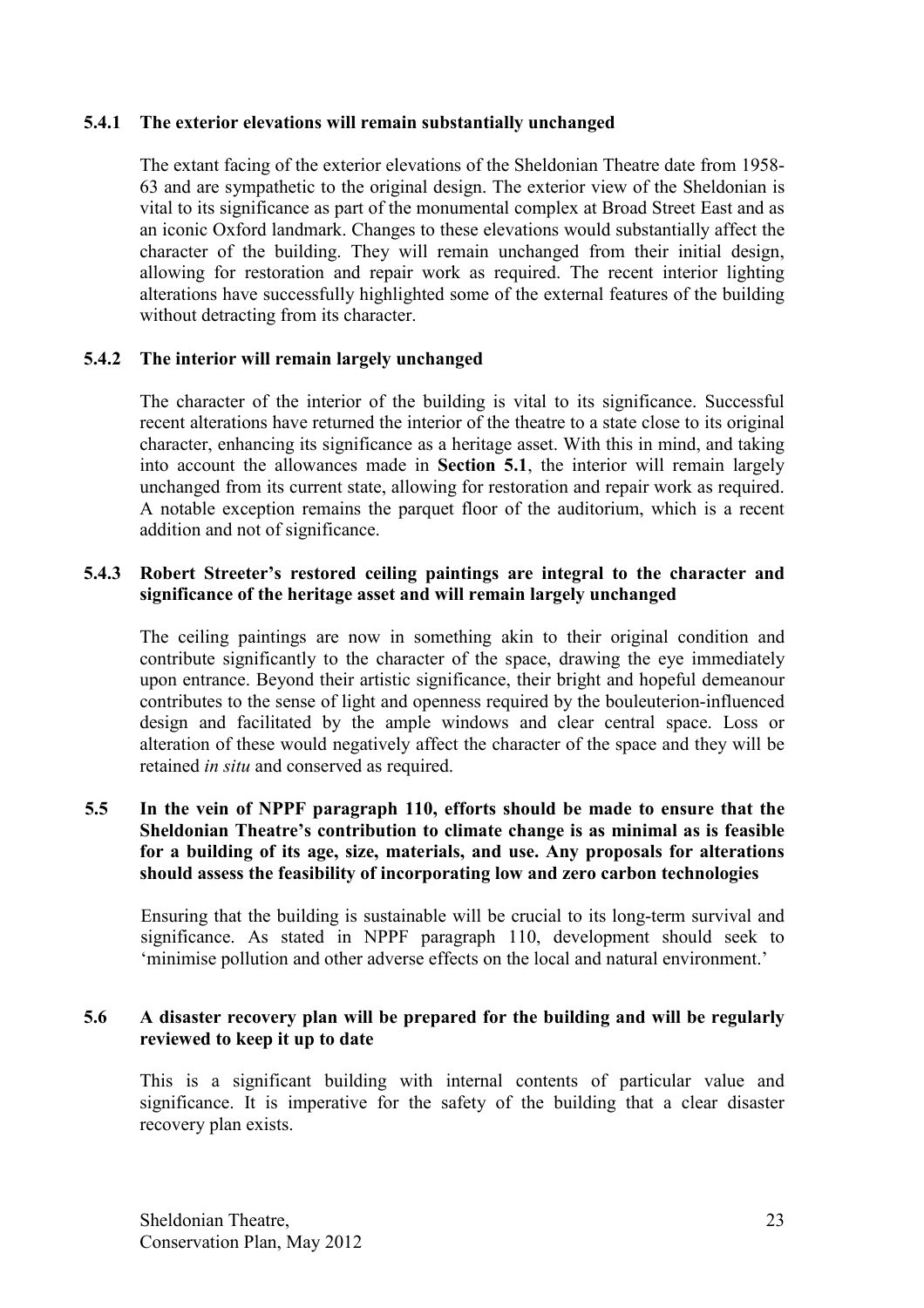#### **5.6.1 The provision of emergency escape routes from the cupola, roof space, and galleries should be reviewed and if necessary improved**

These spaces are publically accessible but are difficult to escape in the event of emergency as the exits are all located on the ground floor or basement level. The feasibility of improving the provision of emergency exits without causing substantial harm to the significance of the heritage asset should be reviewed.

#### **5.7 If during subsequent renovations or alterations any evacuation work is carried out beneath the Sheldonian or surrounding paved area an archaeological assessment will be made of the potential for significant finds, and if appropriate an archaeologist will be given a watching brief as the excavation takes place**

There is the potential for significant archaeological material across the site and should any evacuation work be carried out an assessment of the archaeological potential should be made. This should include at least a desk assessment, but possibly geophysics and trial trenching. A watching brief will almost certainly be required for any such work.

**5.8 A good practice of routine recording, investigation, and maintenance will be enacted and sustained. Such an approach will minimise the need for larger repairs or other interventions and will usually represent the most economical way of retaining an asset**

## **5.8.1 Estates Services (or its agents) will ensure that a senior member of staff has responsibility for the administration and recording of a routine maintenance programme for the building**

All buildings need to be routinely maintained if they are to stay in good condition. This requires a detailed maintenance programme and, critically, someone who is responsible for ensuring that the routine operations are carried out. A proper record of the repair and maintenance work in a maintenance log is a useful management tool. Such information will be recorded in the Estates Management software package *Planon*.

#### **5.8.2 A detailed routine maintenance programme will be prepared for the building**

Maintenance is best carried out as a series of planned operations. A well thought-out and properly-administered maintenance programme may appear to be time-consuming but will result in a better-functioning building with less need for emergency repairs.

#### **5.8.3 The Conservation Plan will be circulated to all senior staff who work in the Sheldonian Theatre and to all other members of the University who have responsibility for the building or the collection**

The value of the building needs to be appreciated by all the senior staff managing or working in the building. Only in this way will the heritage asset be properly treated, repaired, and maintained.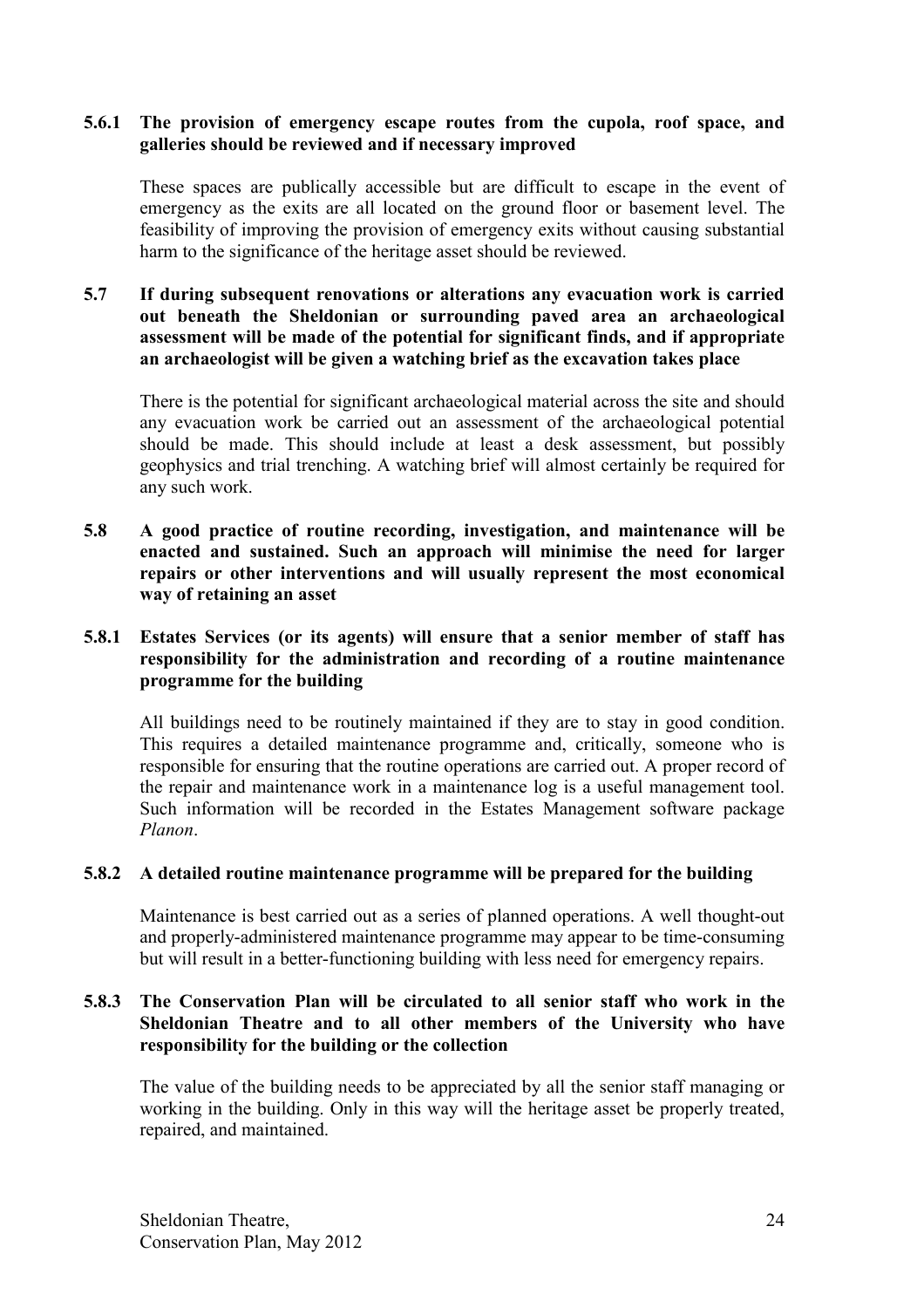### **5.8.4 The Conservation Plan will be made available to Oxford City Council, English Heritage, and any other party with a legitimate interest in the building**

The Conservation Plan is intended to be a useful document to inform all parties with a legitimate interest in the building.

## **5.9 The Conservation Plan will be reviewed and updated from time to time as work is carried out on the building or as circumstances change. The recommendations should be reviewed at least at five-yearly intervals**

Policy changes, building alterations, or other changes of circumstance, will affect the conservation duties and requirements of the building. The policy recommendations in the Conservation Plan will inform the future of the building and should be a useful tool for people carrying out maintenance work or where more significant alterations are being considered. The recommendations need to be kept up to date if they are to remain relevant.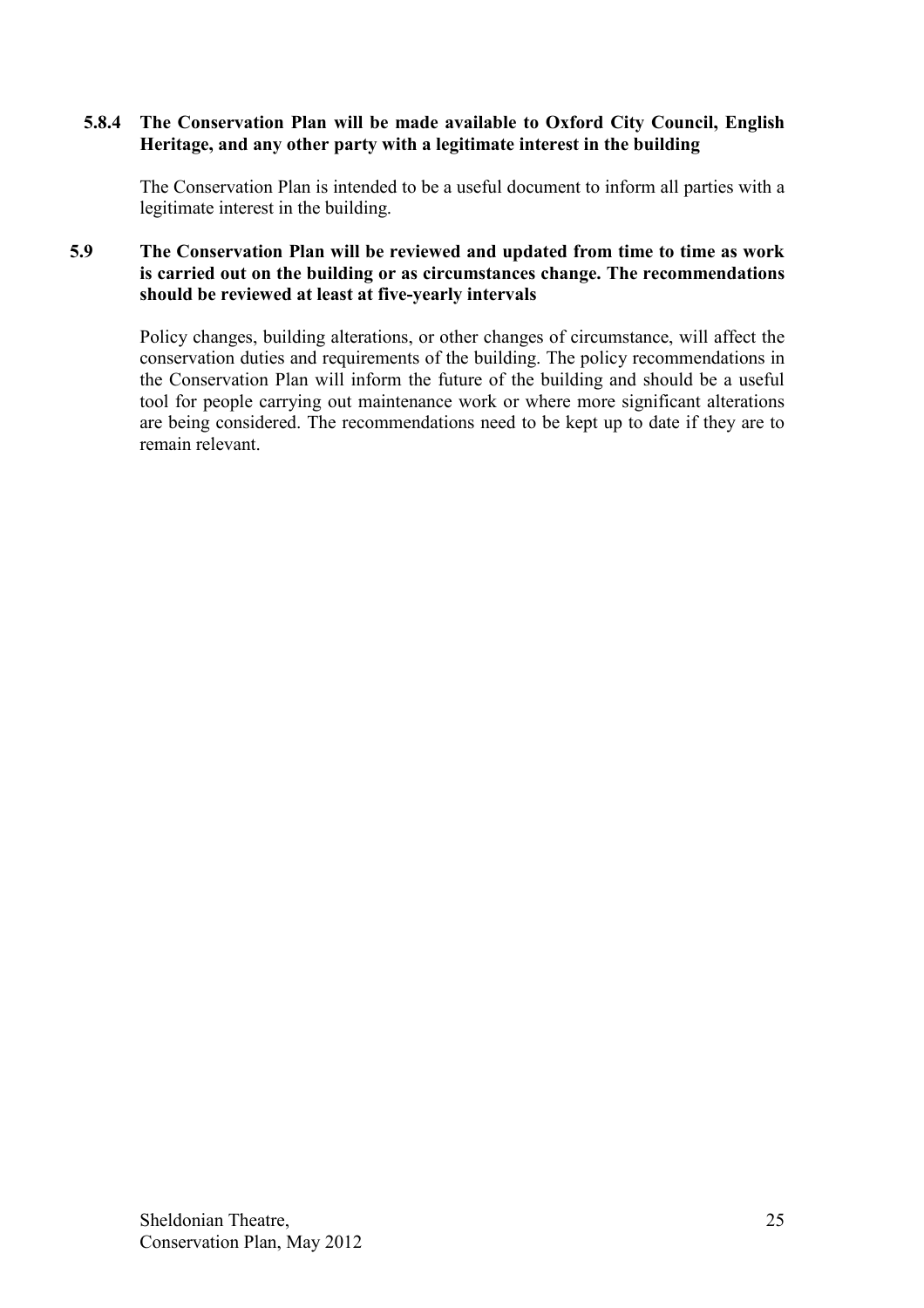# **This Page Has Been Left Blank**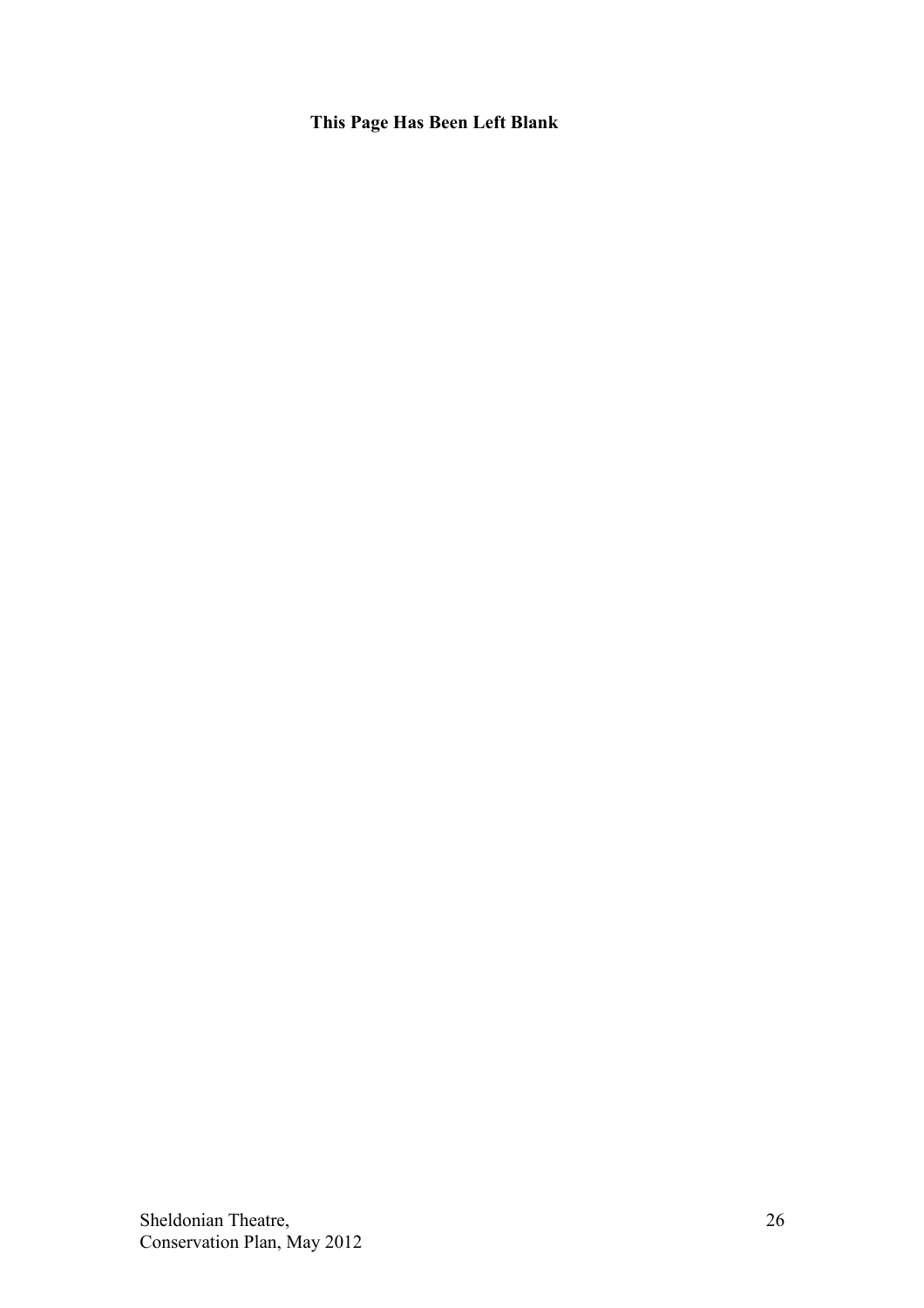## **6 BIBLIOGRAPHY**

#### **6.1 Government Reports and Guidance**

- *National Planning Policy Framework,* The Department for Communities and Local Government (March, 2012).
- *Town and Country Planning Act* 1990.
- *Planning (Listed Buildings and Conservations Areas) Act* 1990.

## **6.2 Planning Applications and Supporting Documents**

- *Application* 10/02206/LBC: *Proposed Redecoration of the Main Auditorium* , Estates Services (August 2010):
	- *Heritage Impact Assessment*, Estates Services (August 2010).
	- *The Sheldonian Theatre, Oxford: Auditorium and Circulation Spaces: Architectural Paint Research Archive Report*, Crick Smith (December 2008 – April 2010)
- *Application* 10/00955/LBC: *Proposed Replacement of Lighting to Main Auditorium*, Estates Services (April 2010):
	- *Heritage Impact Assessment*, Estates Services (April 2010).

## **6.3 Other Documents**

- *Broad Street Oxford: The Plan*, Kim Wilkie Associates (November, 2004).
- Bettley, J., *Sir Thomas Graham Jackson, Bart., R.A.,* 1835-1924*, An Exhibition of his Oxford Buildings, Examination Schools, Oxford,* 1983 (Oxford, 1983).
- Salter, H.E., and Lobel, M.D., (eds.), 'The Sheldonian Theatre', *A History of the County of Oxford: Volume 3: The University of Oxford* (1954), 50-54.
- *The Sheldonian Theatre: Conservation Plan*, TFT Cultural Heritage (June 2002).

## **6.4 Websites**

- Sheldonian Theatre website: http://www.ox.ac.uk/subsite/sheldonian\_theatre/sheldonian\_theatre/about\_the\_the atre/, accessed 25.08.2010.
- British History Online: http://www.british-history.ac.uk, accessed 25.08.2010.
- Bodleian Library website: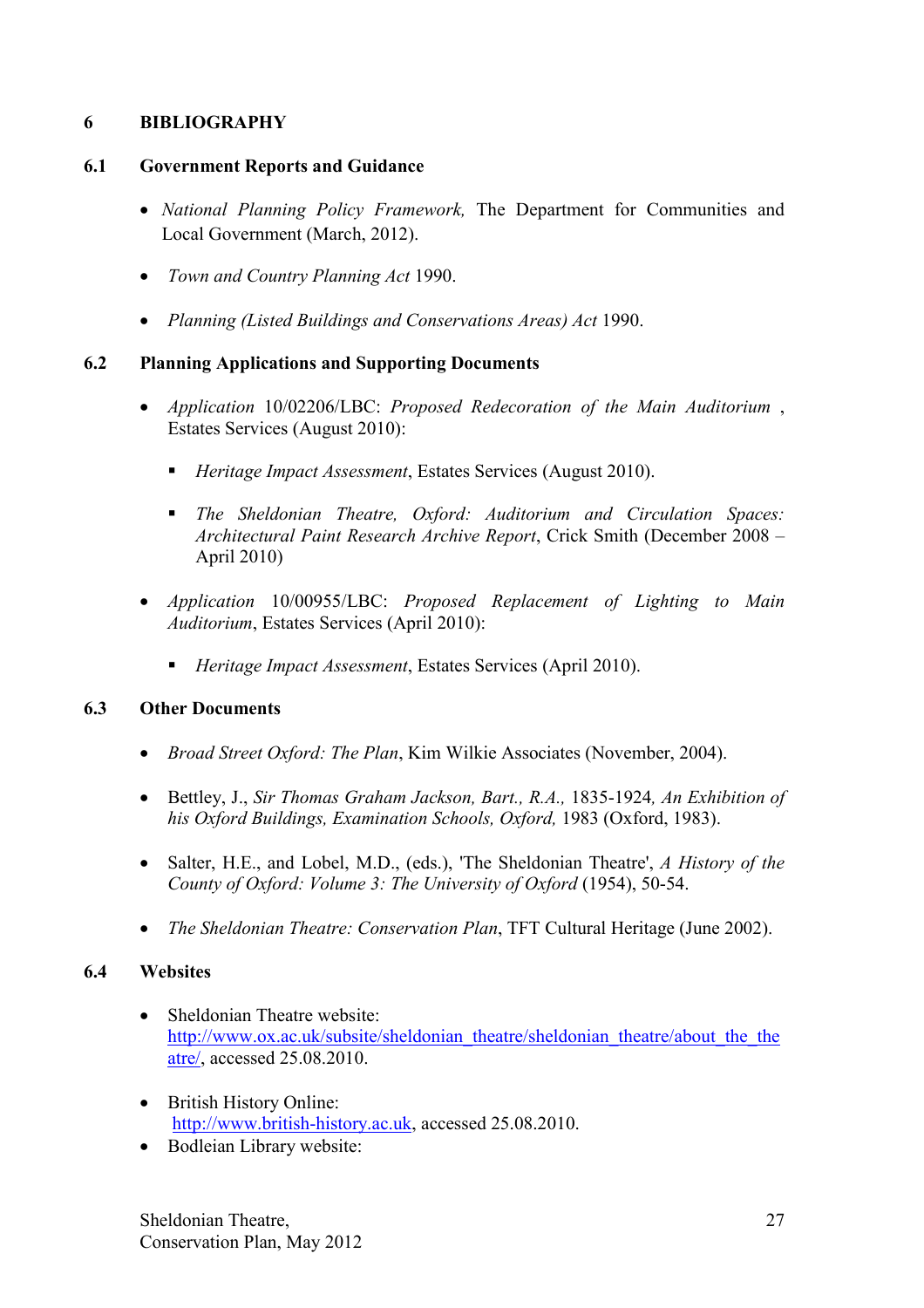http://www.bodleian.ox.ac.uk/\_\_data/assets/image/0003/65856/12a-Bodleian-Libraries-birds-eye-view.jpg, accessed 26.08.2010.

- Wikipedia Commons: http://upload.wikimedia.org/wikipedia/commons/4/4d/Christopher\_Wren\_by\_God frey\_Kneller\_1711.jpg, accessed 26.08.2010.
- Estates Services website: http://www.admin.ox.ac.uk/estates/conservation/sheldonian.shtml, accessed 26.08.2010.
- Oxford University Chemistry Department website: http://www.chem.ox.ac.uk/oxfordtour/sheldonian/sheldonian.html, accessed 26.08.2010 (This contains a useful three-dimensional panoramic view of the interior of the theatre).
- English Heritage, Heritage Gateway: http://www.heritagegateway.org.uk/Gateway, accessed on 31.08.2010 (resource includes public access to Listed Building descriptions).

## **6.5 Image Credits**

- Figure 1: adapted from *New Bodleian Library: Historic Impact Assessment*, Purcell Miller Tritton (March, 2010).
- Figure 2: adapted from *New Bodleian Library: Design and Access Statement*, Wilkinson Eyre Associates (March, 2010).
- Figure 3: Wikipedia Commons: http://upload.wikimedia.org/wikipedia/commons/4/4d/Christopher\_Wren\_by\_God frey\_Kneller\_1711.jpg, accessed 26.08.2010.
- Figure 4: Estates Services website: http://www.admin.ox.ac.uk/estates/conservation/sheldonian.shtml, accessed 26.08.2010.
- Figure 5: Sheldonian Theatre website: http://www.ox.ac.uk/subsite/sheldonian\_theatre/sheldonian\_theatre/about\_the\_the atre/, accessed 25.08.2010.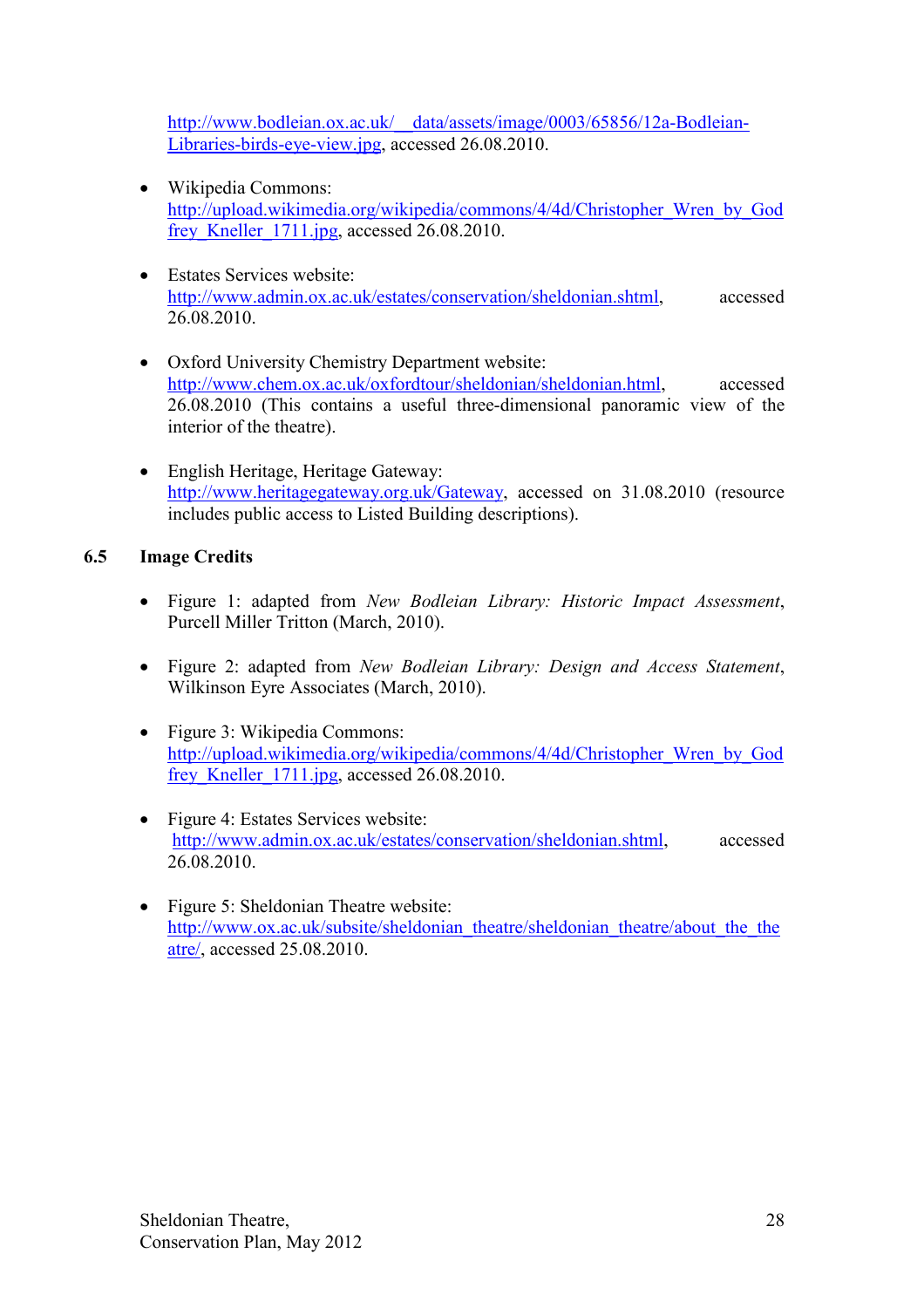## **7 APPENDICES**

#### **Appendix 1: Listed Building Description**

|                          |                        | <b>LBS Number:</b>   | 245362             |
|--------------------------|------------------------|----------------------|--------------------|
|                          |                        | Grade:               |                    |
| <b>Building</b><br>Name: | The Sheldonian Theatre | Date Listed:         | 12 January<br>1954 |
| Parish:                  | Oxford                 |                      |                    |
| <b>District:</b>         | Oxford                 | Date Delisted:       |                    |
| County:                  | Oxfordshire            | <b>National Grid</b> |                    |
| Postcode:                | OX <sub>1</sub> 3AZ    | <b>Reference:</b>    | SP5152106442       |
| Listing                  |                        |                      | Text:              |

1. BROAD STREET 1485 (South Side) The Sheldonian Theatre SP 5106 SE 9/148 12.1.54.

I GV

2.

RCHM 2. Built in 1664-69 at the cost of Archbishop Seldon to the designs of Wren. Thomas Robinson was master-mason with Arthur Frogley, mastercarpenter. The stone used came from Headington (the ground storeys,) Burford and Barrington, while the upper stages were built in Taynton Stone. The whole South elevation is in original Barrington stone in the upper stage with Windrud stone in the lower stage. The upper stage of the semi- circular North elevation was refaced in Bath stone, probably in 1838, and since partly refaced in Clipsham stone. The cornices and balustrades have also been repaired in Clipsham stone at various times. The originai stone-carving was by William Byrd and the wood-work by William and Richard Clere. The ceiling was painted by Robert Streater; an early example of English illusionist decoration.

Exeter College, The Old Ashmolean Building, The Sheldonian Theatre and The Old Clarendon Building form a group with The Indian Institute, Catte Street.

Listing NGR: SP5151906448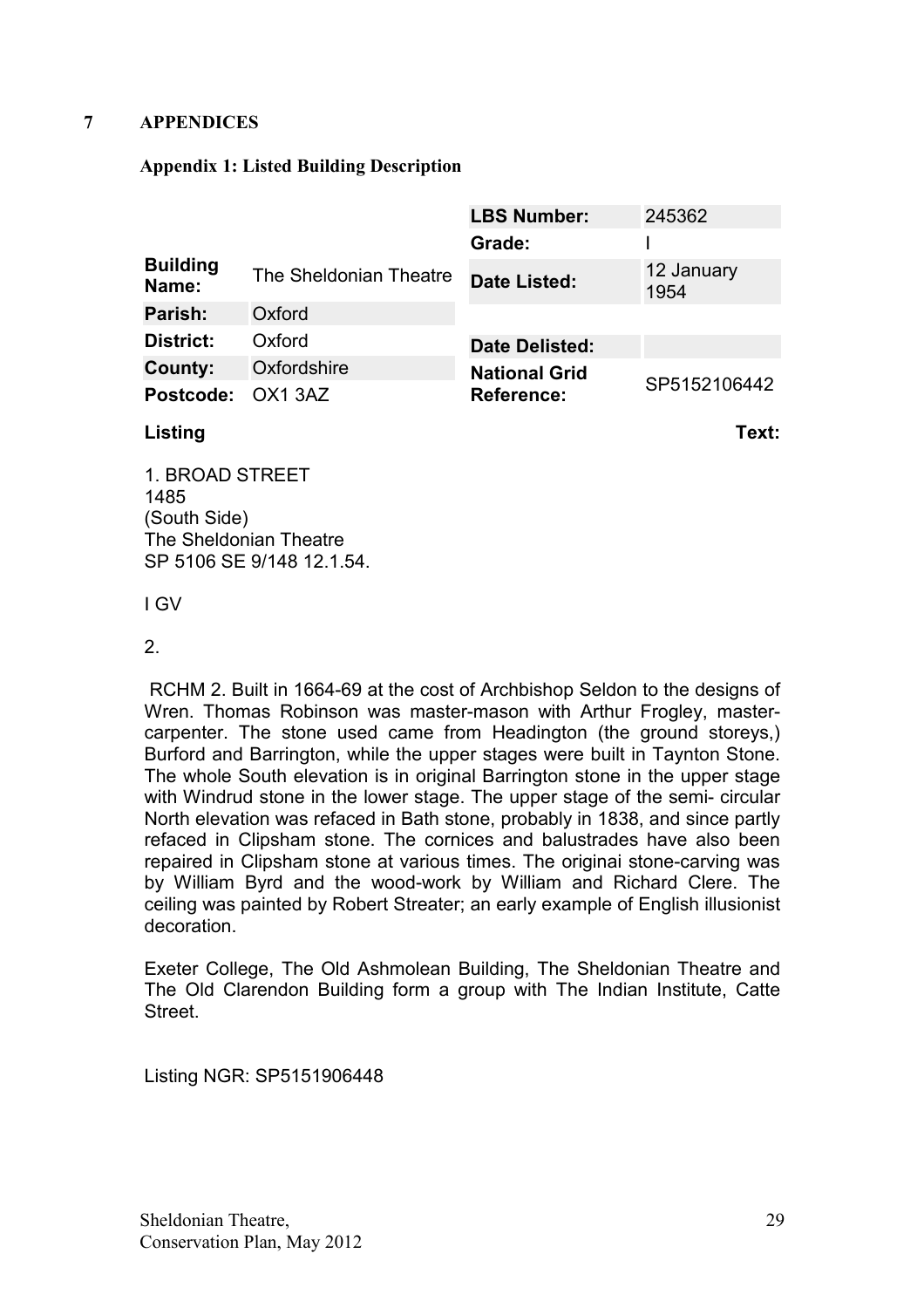# **This Page Has Been Left Blank**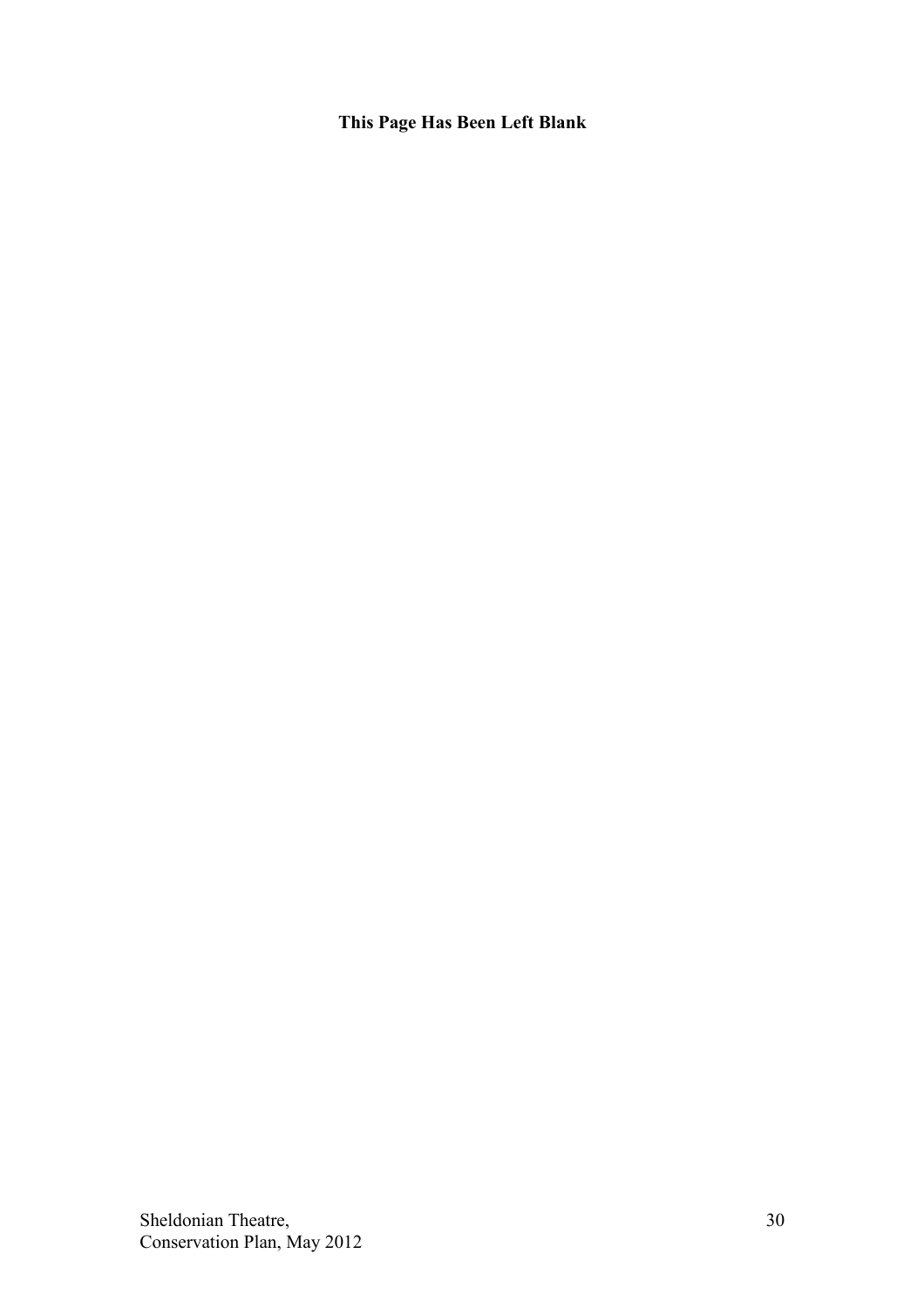## **Appendix 2: Conservation Area Description**



Central Conservation Area, No. 5

The historic centre of Oxford forms one of the masterpieces of European architectural heritage. It is also a major regional commercial centre. Many of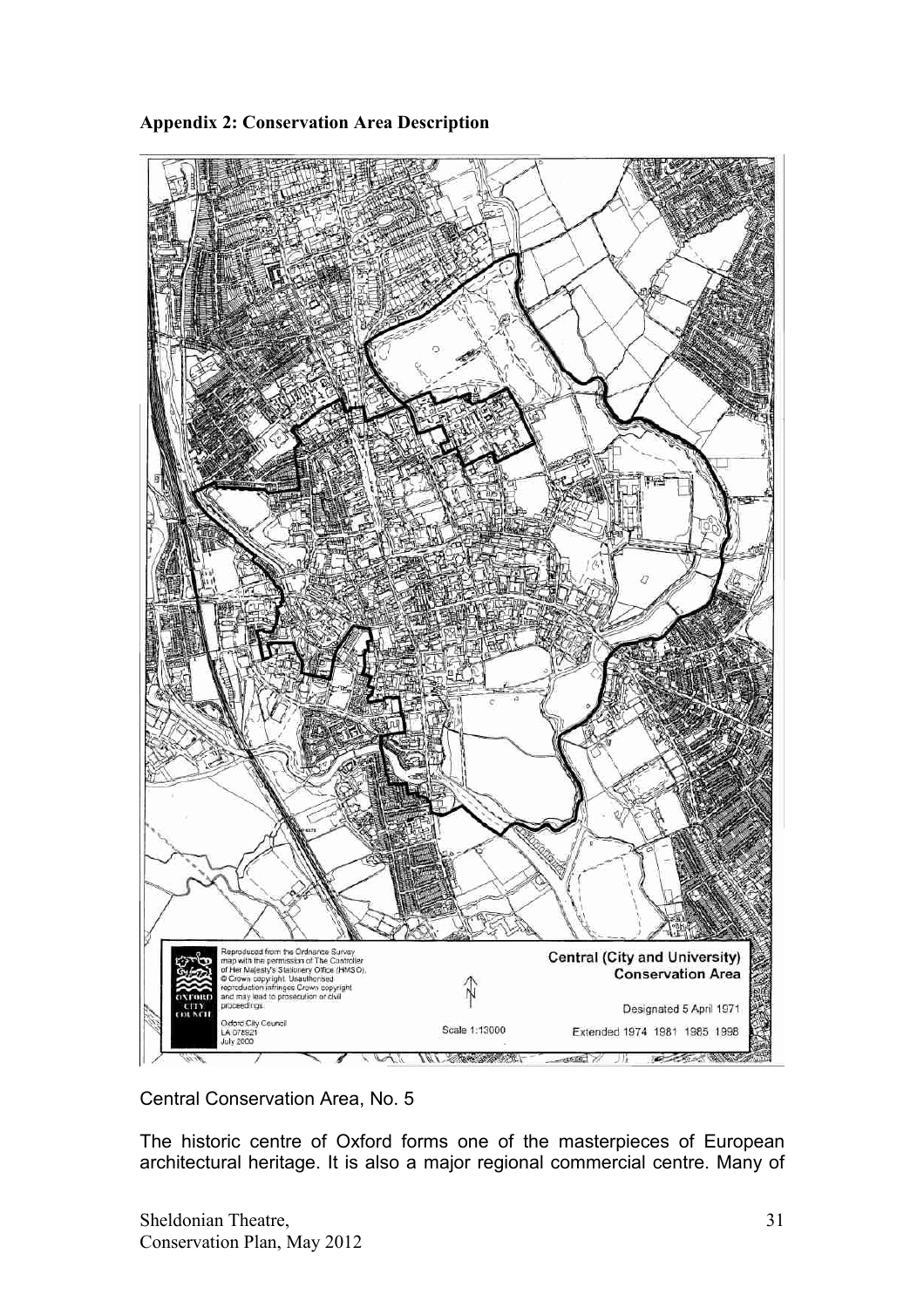its historic buildings still function for the purpose for which they were built, and provide accommodation for the University of Oxford and its colleges.

From small beginnings as a settlement in the Saxon period, Oxford grew by the 11th century into one of the largest towns in England and a major trade centre. The Norman conquest brought the construction of the Castle and the establishment of major religious houses. The infant University arose in the 12th century and gradually grew into a major force in the city's life. The Saxons' rigid street layout and the fixed line of the 13th century defensive walls, together with the floodable river valleys, largely determined the plan of the historic centre as it is today. The gentle curve of the High Street, the great market place of St Giles and the older churches, together with the postmedieval timber-framed houses, belong to the town rather than the gown.

The University as it expanded, colonised the eastern half of the town with colleges and halls, building quadrangles of medieval and post-medieval gothic buildings, both within and without the walled town. The growth of the University's central institutions is well shown by the magnificent group of buildings situated between Broad Street and St Mary's Church. This group began in the 15th century with the building of the Divinity School and the Duke Humphrey's Library, a nucleus which expanded in the 17th century with the addition of the Schools' Quadrangle, Convocation House and Sheldonian Theatre. The group was further extended in the 18th century by the addition of the Old Clarendon Building and Radcliffe Camera to form a sequence of buildings and spaces of the highest architectural and historic interest, that today form the visual heart of the conservation area. Aspects of Oxford's 19th and 20th century change and growth may be illustrated by the considerable additions made to University and College buildings in Victorian and recent times, by the vigorous commercial and shopping centre, and by the welcome fact that the presence of the University ensures that many upper floors of buildings in the conservation area are in use for residential purposes, rather than unoccupied as in some historic towns.

Thomas Sharp, in his report to the City Council, published in 1948 as *Oxford Replanned,* set out and defined Oxford's special physical and architectural character and stressed its virtues and problems in a 20fh century context. The Council, in its Review of the Development Plan, approved in 1967, approved much of the central area as an area of great historic value, and since 1962 the Council has protected the prospect of the city's unique skyline with its high buildings policy. The complementary views out of the city to its open country background have been similarly protected by the Green Belt and other policies.

The Council designated a large part of the central area as a conservation area in 1971. An extension taking in the Folly Bridge riverside was designated on 28th May 1974, a second extension covering part of Walton Street, Fisher Row and lower St Aldate's was designated on 23rd February 1981, while a third covering Cornmarket and Queen Street was designated on 29th April 1985. On 9th December 1998, a fourth extension was made to the conservation area taking in part of the St Thomas' area, the University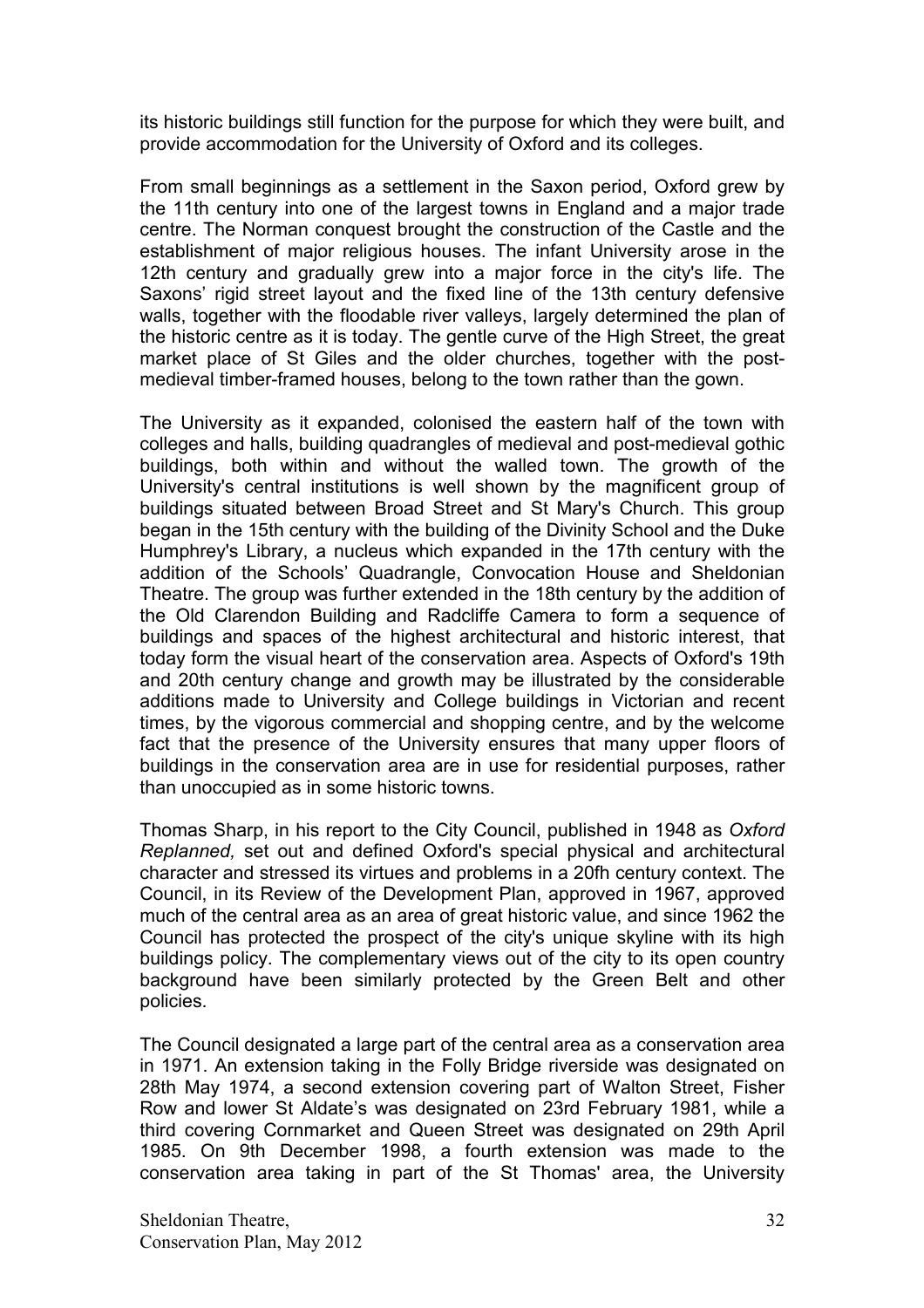Observatory adjacent to University Parks and Magdalen College School playing field.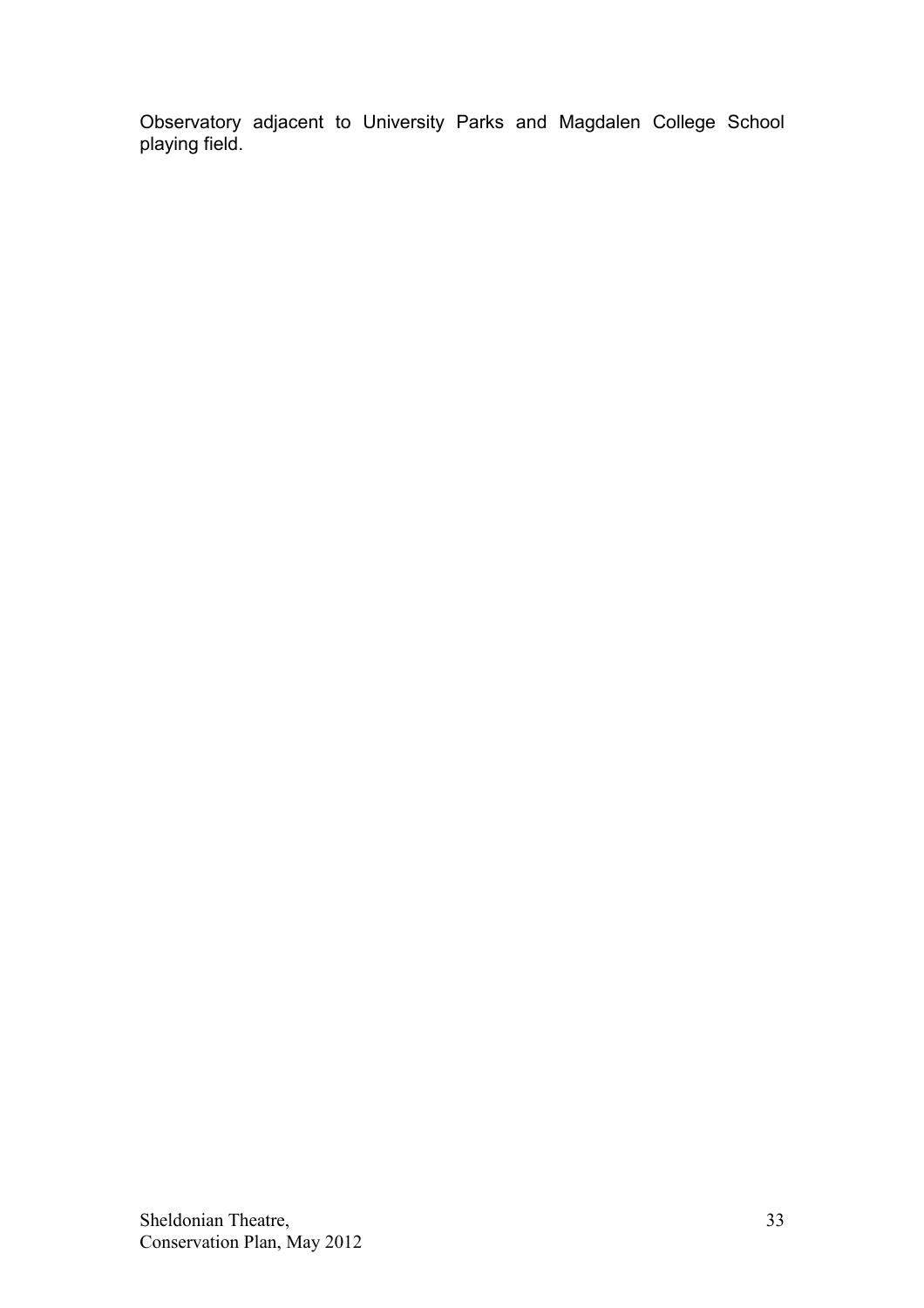## **THIS PAGE HAS BEEN LEFT BLANK**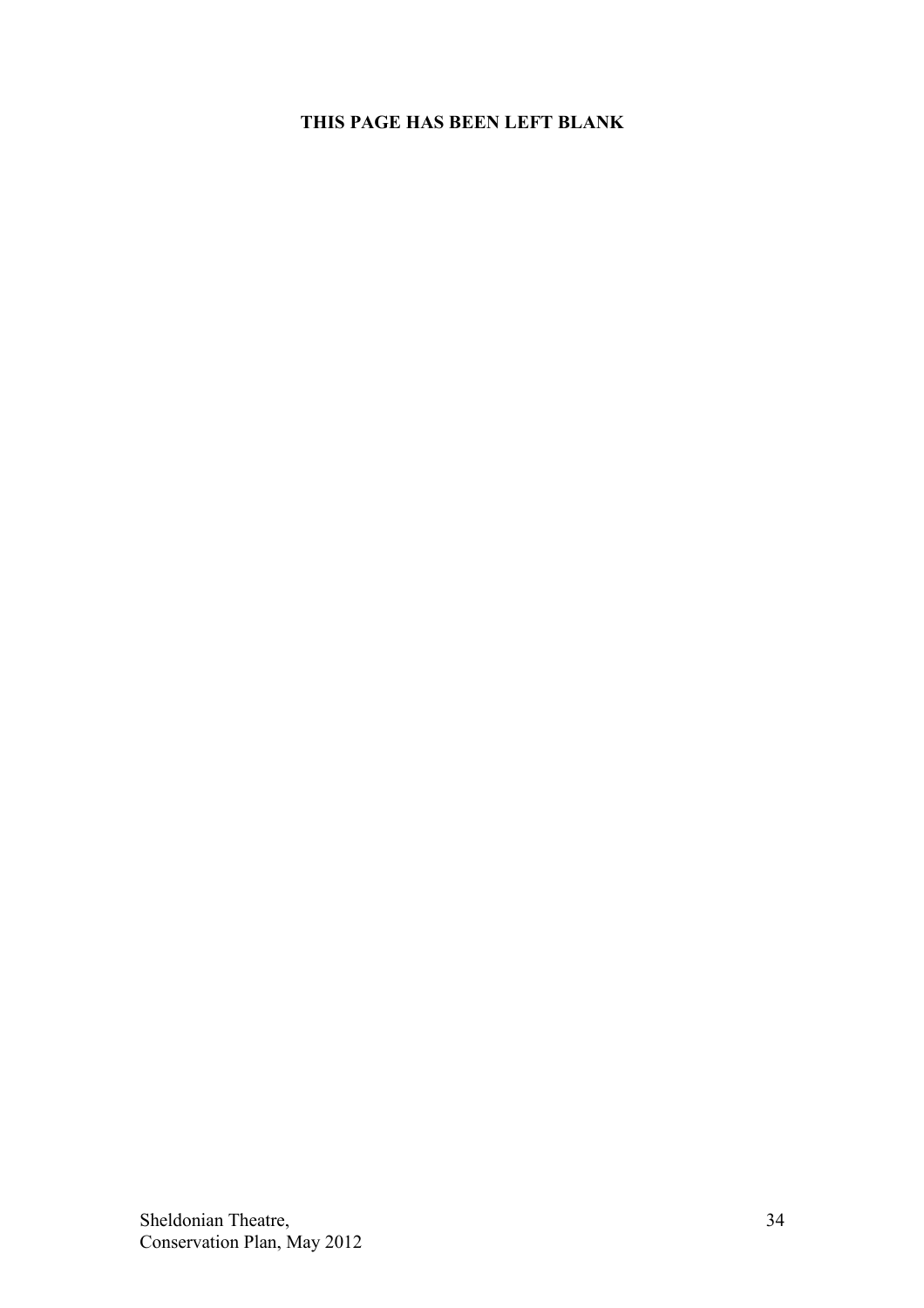| March    | University approaches City about possible sites for theatre                                                                             |
|----------|-----------------------------------------------------------------------------------------------------------------------------------------|
| 1663     |                                                                                                                                         |
| 29       | Sir Christopher Wren presents his model for the theatre at the Royal                                                                    |
| April    | Society                                                                                                                                 |
| 1663     |                                                                                                                                         |
| 1664     | University obtains lease of land and tenements in Canditch                                                                              |
| 1664     | Bishop Sheldon donates £1000, which fails to attract further donors,<br>resulting in him eventually donating the entire cost of £12,200 |
| 26       |                                                                                                                                         |
| July     | Foundation stone laid                                                                                                                   |
| 1664     |                                                                                                                                         |
| 14       |                                                                                                                                         |
| Sept     | William Bird begins carving capitals and keystones                                                                                      |
| 1666     |                                                                                                                                         |
| 1667     | <b>Exterior largely completed</b>                                                                                                       |
| 1667     | Nearby houses demolished to improve setting                                                                                             |
| 1668     | Ceilings painted by Robert Streeter, serjeant-painter to the court of Charles<br>$\mathbf{I}$                                           |
| 1669     | Interior painting completed by Richard Hawkins at the cost of £235 3s 1d                                                                |
| 9 July   |                                                                                                                                         |
| 1669     | Encaenia and first opening of the Sheldonian Theatre                                                                                    |
| 1671     | First permanent organ installed by Bernard Schmidt                                                                                      |
| 1687     | James II criticises the ceiling decoration: "Twas a pity Varrio did not paint<br>it".                                                   |
| 1720     | William Townsend inspects the roof and finds it in fine condition                                                                       |
| 1720-    |                                                                                                                                         |
| 27       | Interior repainted by Witherington                                                                                                      |
| 1720-    | New organ installed by Renatus Harris                                                                                                   |
| 27       |                                                                                                                                         |
| 10       |                                                                                                                                         |
| July     | George Frederic Handel conducts a performance in the Theatre of his                                                                     |
| 1733     | oratorio Athalia                                                                                                                        |
|          | Statues of Archbishop Sheldon, the Duke of Ormonde, and King Charles II                                                                 |
| 1737     | are carved by Henry Cheere. Removed 1958-63 due to their poor condition                                                                 |
| $1761 -$ |                                                                                                                                         |
| 62       | Interior repainted by Tilly Kettle                                                                                                      |
| 1767-    |                                                                                                                                         |
| 68       | Sash windows replace originals                                                                                                          |
| 1790s    | Large-scale redecoration and repair                                                                                                     |
| 1801-    | New roof constructed by George Saunders and ceiling repainted by William                                                                |
| 02       | Delamotte                                                                                                                               |
| 1826     | Interior repainted and gilded by Dixon                                                                                                  |
| 1838     | Edward Blore designs current cupola                                                                                                     |
| 1838     |                                                                                                                                         |
| or       | Stonework refaced and heads of the "metaphysic sages" restored                                                                          |
| 1868     |                                                                                                                                         |
| 1858     | New organ installed by Henry Willis                                                                                                     |
|          |                                                                                                                                         |

# **Appendix 3: Chronology of the Sheldonian Theatre**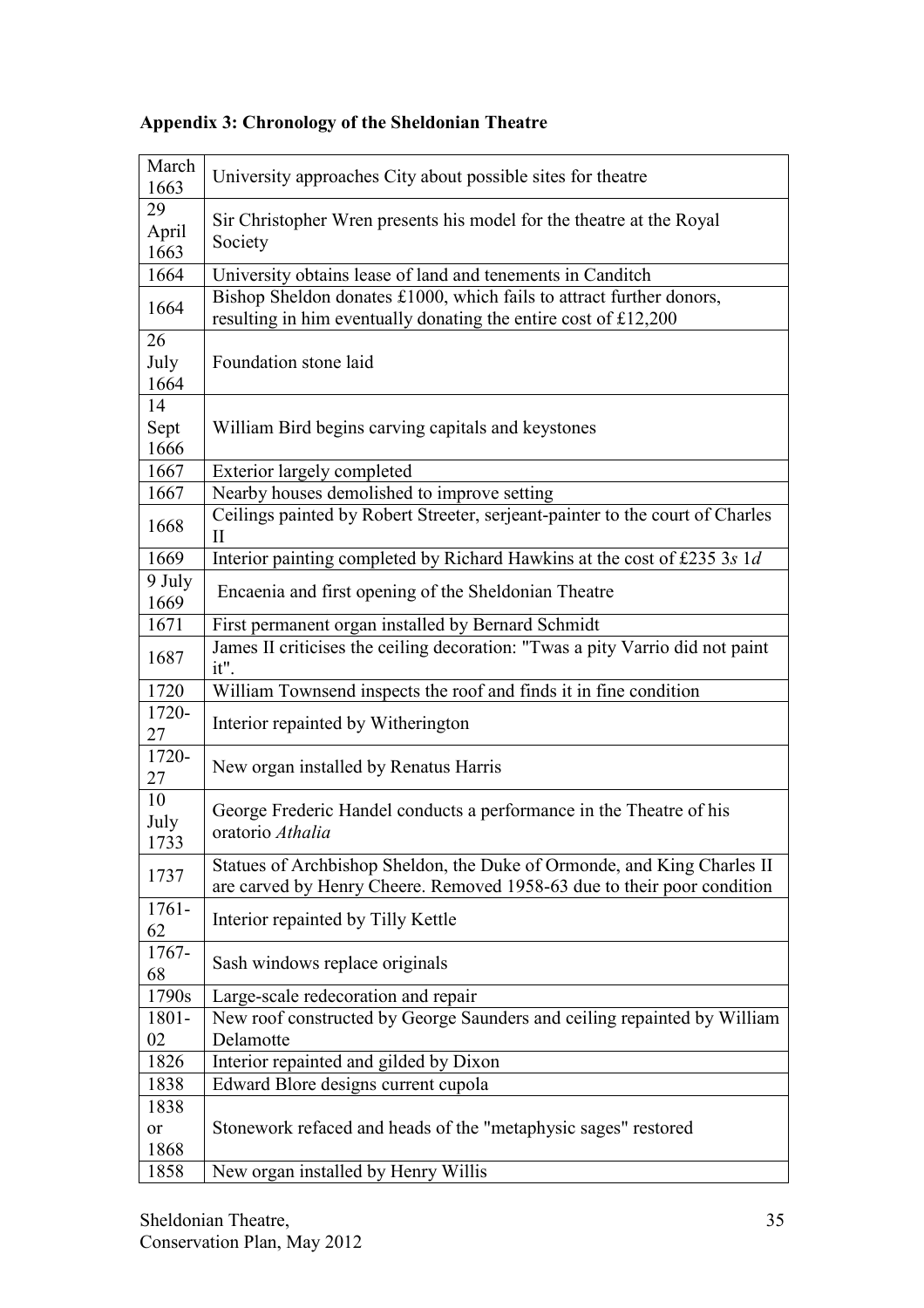| 1876          | Current organ case installed by Sir Thomas Jackson                                                                                                                       |
|---------------|--------------------------------------------------------------------------------------------------------------------------------------------------------------------------|
| 1880          | Proposal to introduce electric lighting rejected                                                                                                                         |
| 1890          | Sir Thomas Jackson undertakes restoration work on the exterior elevations.<br>Further work undertaken in 1910-11                                                         |
| 1899-<br>1901 | Robert J. Nairn carries out minor repairs to nine of the paintings                                                                                                       |
| 1906          | New rostrum-staircase constructed                                                                                                                                        |
| 1911          | One bay of west front refaced. Cornices of west and north fronts repaired                                                                                                |
| 1934          | Electric lighting installed after half a century of debate                                                                                                               |
| 1935          | Structural alterations: wider exits from Upper Gallery and fire-proof<br>staircases                                                                                      |
| 1936          | Galleries reconstructed with steel columns and teak joists                                                                                                               |
| 1954          | Sheldonian Theatre designated a Grade I listed building                                                                                                                  |
| 1958-<br>63   | Extensive repairs and restoration including introduction of current<br>windows, refacing of all elevations, and rebuilding of parapets and<br>balustrading at roof level |
| 1961-<br>63   | Following various extensions, organ case reduced to its current size                                                                                                     |
| 1972          | Michael Black carves extant heads of "metaphysic sages"                                                                                                                  |
| 1972          | Exterior walls and railings designated as Grade I listed                                                                                                                 |
| 1988          | Basement altered with additional lavatories and a new room for the<br>conductor. Disabled lavatories built on ground floor                                               |
| 1991          | External gravel surfaces upgraded with Riven York Stone paving slabs                                                                                                     |
| 1993          | York Stone pavement and surrounding cobbled areas reconstructed to<br>provide wheelchair ramp                                                                            |
| 1995          | Signage on main gate piers replaced with inscription reading:<br>"THEATRVM SHELDONIANVM"                                                                                 |
| 1997          | Paving outside south-west door raised to provide wheelchair access                                                                                                       |
| 1998          | The present digital organ, a gift from Robert Venables QC, is installed by<br>J. Wood & Sons Ltd                                                                         |
| 2004          | Painted ceiling panels removed for conservation and repair                                                                                                               |
| 2005          | Basement altered to incorporate staff room, involving the creation of a new<br>internal doorway                                                                          |
| 2007          | Slated roofs overhauled                                                                                                                                                  |
| July-         |                                                                                                                                                                          |
| <b>Nov</b>    | Repaired ceiling paintings reinstated                                                                                                                                    |
| 2008          |                                                                                                                                                                          |
| 2010          | New lighting scheme and original paint scheme introduced                                                                                                                 |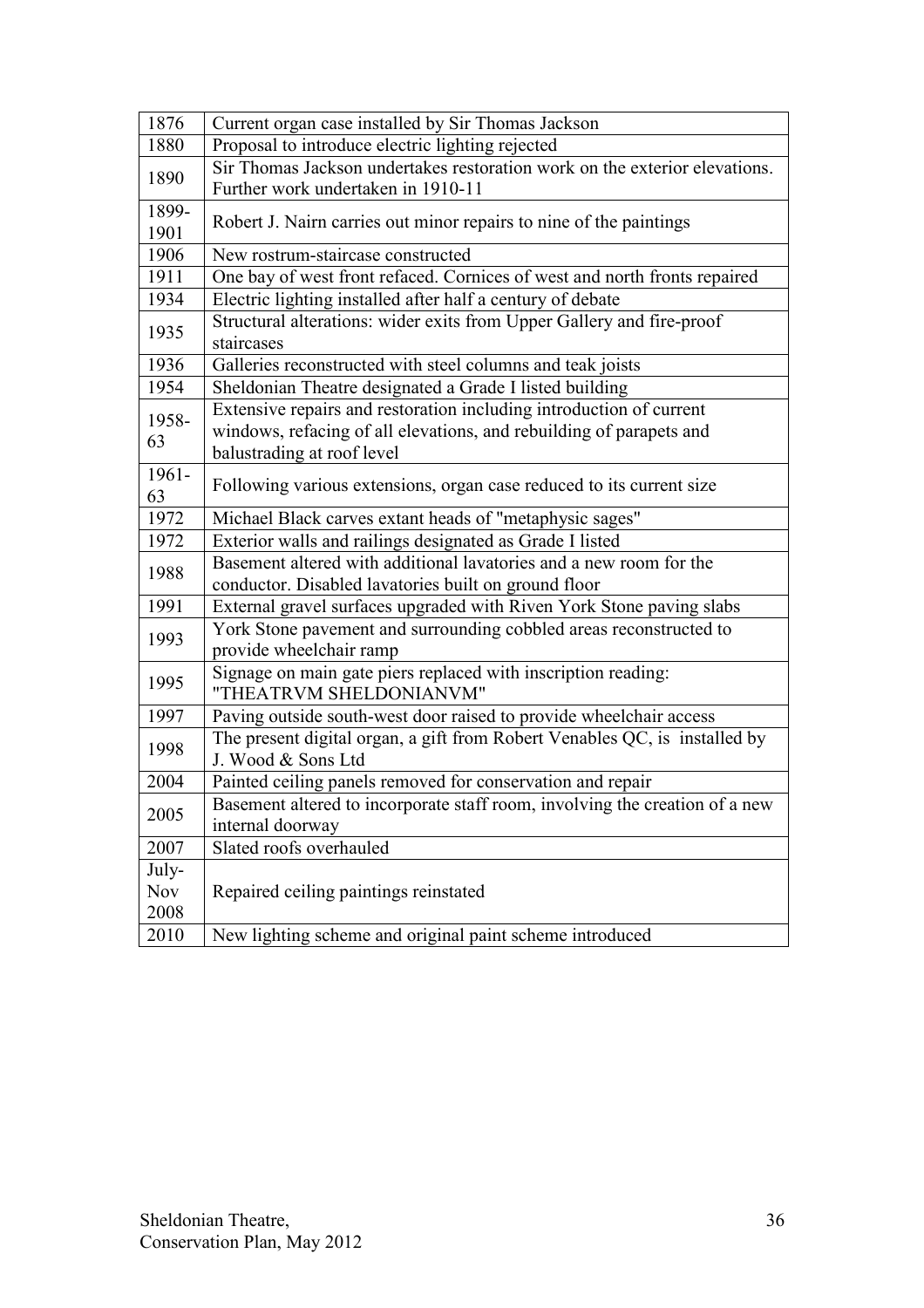## **Appendix 4:**

#### **CHECKLIST OF SIGNIFICANT FEATURES**

This checklist is intended for the use of those working or planning work on the building. It highlights features of architectural significance within the Sheldonian Theatre; these may be original features or new additions that nevertheless contribute positively to the character of the building. As this is a Grade I listed building any repair or alteration work to factors that contribute to the significance of the building will require listed building consent in order to avoid prosecution under the Planning (Listed Building and Conservation Areas) Act, 1990. **If planned work will likely affect any of the aspects featured in the list below advice should immediately be sought from the Building Conservation Team at Estates Services.**

The checklist lists both general significant features that affect the building as a whole and which should be held in mind if working in any space, and specific features of particular significance that should receive special regard if working in these particular spaces. The Further Information column refers to the relevant page reference in the Conservation Plan proper.

| The Sheldonian Theatre, Building No. 236            |   |                           |  |
|-----------------------------------------------------|---|---------------------------|--|
| <b>SIGNIFICANT FEATURE</b>                          | ✓ | Further Information       |  |
|                                                     |   |                           |  |
| General:                                            |   |                           |  |
|                                                     |   |                           |  |
| External railings, boundary walls, and heads of the |   | Separately Grade I listed |  |
| "metaphysic sages"                                  |   | LBS No. 245363            |  |
| <b>External elevations</b>                          |   | p.13-14, 19, 21           |  |
| Exterior of cupola                                  |   | p.10, 13-14, 19, 21       |  |
| External slated roofs and internal roof space       |   | p.10, 13-14, 19, 21       |  |
| Windows throughout                                  |   | p.10, 13-14, 19, 21       |  |
| Internal paintwork and decoration throughout        |   | p.10-11, 16-17, 20, 23    |  |
| Lighting scheme and fittings                        |   | p.10, 16-17, 18, 21       |  |
| Seating and seating scheme throughout               |   | p.16-17, 18, 21           |  |
| Balustrades, banisters, and handrails throughout    |   | p.16-17, 18, 21           |  |
|                                                     |   |                           |  |
| <b>Specific Features:</b>                           |   |                           |  |
| <b>External Elevations:</b>                         |   |                           |  |
| -External carvings                                  |   | p.13-14, 19, 21           |  |
| -External stone facing                              |   | p.13-14, 19, 21           |  |
| -External balustrades                               |   | p.13-14, 19, 21           |  |
| -External timber doors                              |   | p.13-14, 19, 21           |  |
| -Windows at all levels                              |   | p.13-14, 19, 21           |  |
| <b>Auditorium:</b>                                  |   |                           |  |
| -Wall painting and paint scheme                     |   | p.10-11, 16-17, 20, 23    |  |
| -Ceiling paintings and their settings               |   | p.10-11, 16-17, 20, 23    |  |
| -Organ and organ housing                            |   | p.10-11, 16-17, 20, 23    |  |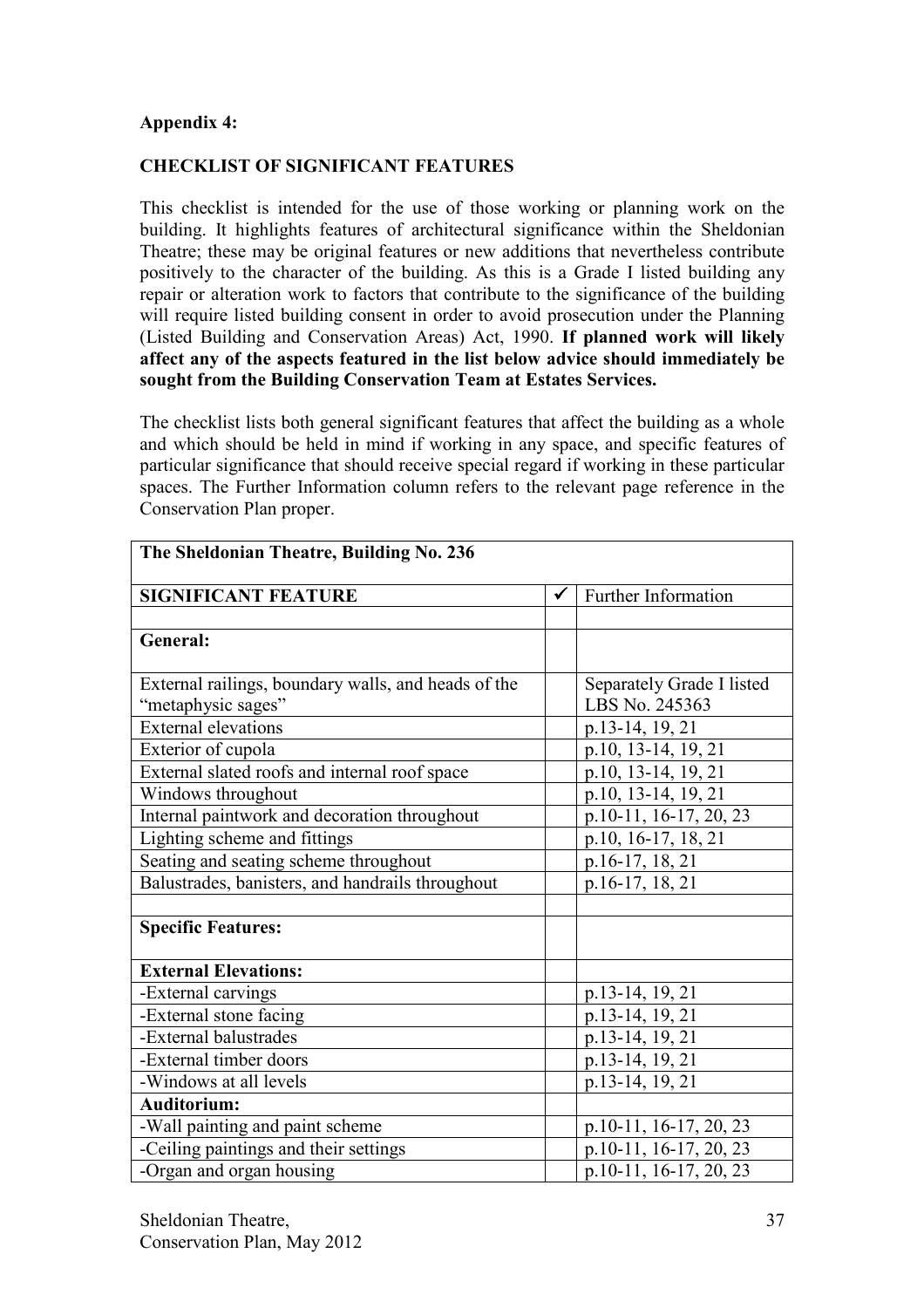| -Pillars, moulding, and panelling on Upper Gallery  | p.10-11, 16-17, 20, 23 |
|-----------------------------------------------------|------------------------|
| -Pillars, moulding, and panelling on Ladies Gallery | p.10-11, 16-17, 20, 23 |
| -Plastered vault over Ladies Gallery                | p.10-11, 16-17, 20, 23 |
| -Seating in circle and on galleries                 | p.10-11, 16-17, 20, 23 |
| -Internal carving and moulding including lion's     | p.10-11, 16-17, 20, 23 |
| heads and fasces above internal doors               |                        |
| -Internal timber doors                              | p.10-11, 16-17, 20, 23 |
| -Balustrades, banisters, and handrails              | p.10-11, 16-17, 20, 23 |
| -Windows at all levels                              | p.10-11, 16-17, 20, 23 |
| Roof space:                                         |                        |
| -Timber beams                                       | p.10, 13-14, 19, 21    |
| -Timber flooring                                    | p.10, 13-14, 19, 21    |
| -Windows                                            | p.10, 13-14, 19, 21    |

## **PRIOR TO UNDERTAKING ANY REPAIRS OR ALTERATIONS ON THE ABOVE-LISTED ARCHITECTURAL FEATURES, CONTACT THE CONSERVATION TEAM AT ESTATES SERVICES ON (01865) (2)78750**